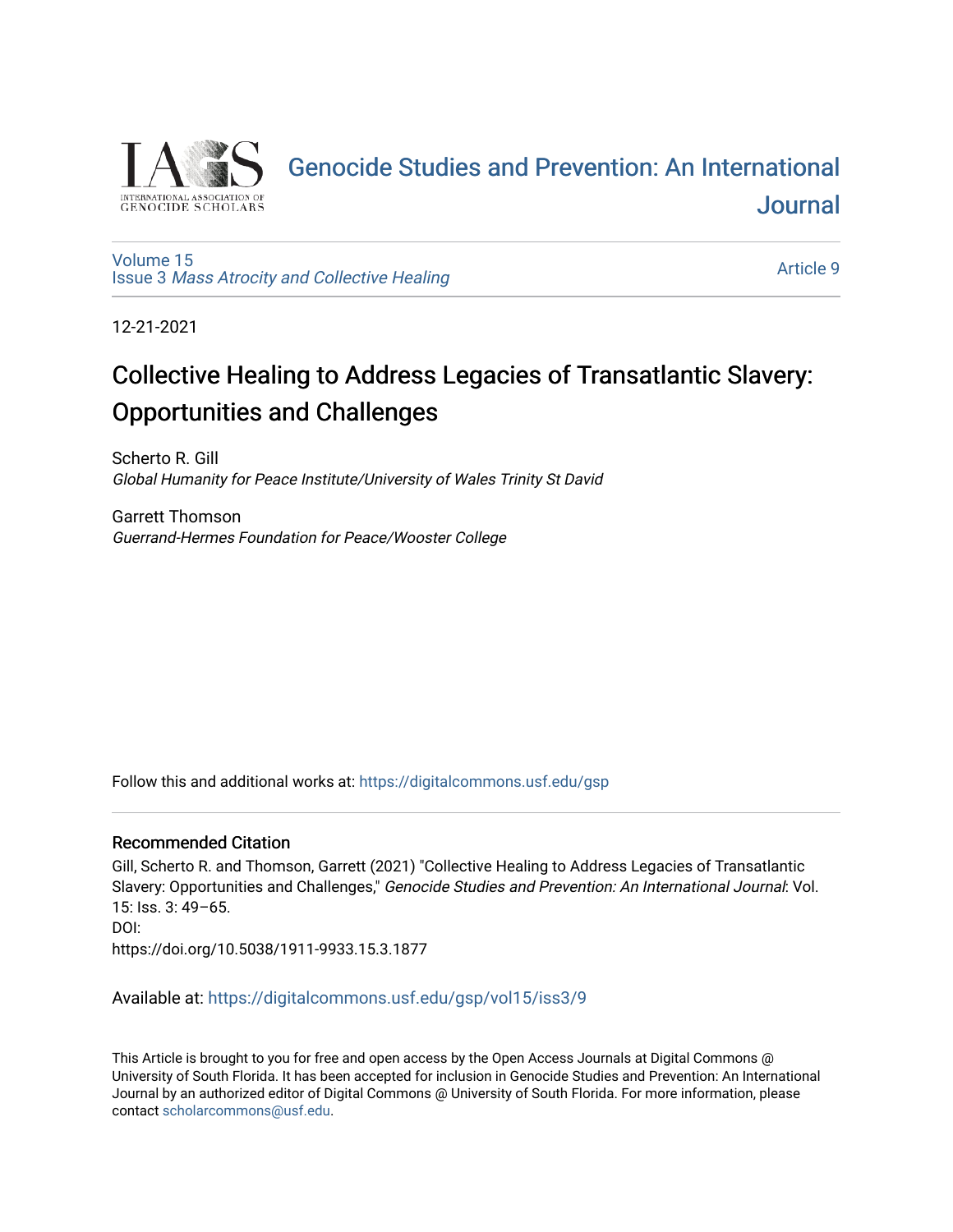### **Scherto R. Gill**

*Global Humanity For Peace Institute University of Wales Trinity Saint David Guerrand-Hermès Foundation for Peace*

## <span id="page-1-7"></span>**Garrett Thomson**

<span id="page-1-11"></span><span id="page-1-8"></span>*College of Wooster; Guerrand-Hermès Foundation for Peace Research Institute*

## <span id="page-1-6"></span>**Introduction[1](#page-1-0)**

Between the 16th and 19th centuries, approximately 28 million African men and women were captured, enslaved, or perished during transit in Africa, the Americas, and the Caribbean.[2](#page-1-1) Theseevents, referred to by some Africans as the *Maafa*,<sup>[3](#page-1-2)</sup> is one of the longest and most extensive mass atrocities in human history. The harmful effects of these events have continued today as unhealed trauma, transmitted from one generation to the next, sustained through structural dehumanization.<sup>[4](#page-1-3)</sup> This trauma has had significant impact not only on Africans and the African diasporas, $5$  but also on peoples of European descent and on interpersonal and intercommunal dynamics in contemporary western societies.

<span id="page-1-10"></span><span id="page-1-9"></span>In this article, we show how pathways to justice and reconciliation pertaining to transatlantic slavery should begin with collective healing processes. To illustrate this conclusion, we first employ a four-fold conceptual framework to understand collective healing that consists in: (1) acknowledging historical dehumanizing acts; (2) addressing the harmful effects of dehumanization; (3) embracing relational rapprochement; and (4) co-imagining and co-creating conditions for systemic justice.<sup>[6](#page-1-5)</sup> Based on this framework, we then examine existing collective healing practices in different contexts that are aimed at addressing legacies of transatlantic slavery. In doing so, we further identify challenges and pose critical questions concerning such practices. While globally there are, and have been, many kinds of racism and slavery, and even though transatlantic slavery has many features specific to it, nevertheless, we hope that this exploration of collective healing will be illuminating for other situations where acts of brutality have served to demean and dehumanize.

## **A Four-Fold Framework for Collective Healing**

In this section, we briefly sketch the conceptual framework that shapes the overall investigation of this article. As argued elsewhere, to understand healing, one needs to comprehend

<span id="page-1-0"></span><sup>&</sup>lt;sup>1</sup>This article is part of the GSP Special Issue [1](#page-1-6)5.3 on Collective Healing. The views expressed in this article belong solely to the authors. Due to its technical nature, this article did not undergo the double-blind peer review process.

<span id="page-1-1"></span><sup>&</sup>lt;sup>[2](#page-1-7)</sup> Paul E. Lovejoy, *Transformations in Slavery: A History of Slavery in Africa*, 3rd ed. (Cambridge: Cambridge University Press, 2012).

<span id="page-1-2"></span><sup>&</sup>lt;sup>[3](#page-1-8)</sup> A Kiswahili term for great trauma.

<span id="page-1-3"></span>Na'im Akbar, *Breaking the Chains of Psychological Slavery* (Tallahassee: Mind Productions & Associates, 1996); Thomas [4](#page-1-9) Hübl and Julie Jordan Avritt, *Healing Collective Trauma: A Process for Integrating Our Intergenerational and Cultural Wounds* (Boulder: Sounds True, 2020).

<span id="page-1-4"></span><sup>&</sup>lt;sup>[5](#page-1-10)</sup> Jean-Michel Deveau, "European Slave Trading in the Eighteenth Century," *Diogenes* 45, no. 179 (1997), 49–74.

<span id="page-1-5"></span><sup>&</sup>lt;sup>6</sup>More details on the development of this framework can be found in Garrett Thomson piece on Collective Healing in this Special Issue. See Garrett Thomson, "Collective Healing: Towards a Conceptual Framework," *Genocide Studies and Prevention* 15, no. 3, 33–48, [https://doi.org/10.5038/1911-9933.15.3.1843.](https://doi.org/10.5038/1911-9933.15.3.1843)

Scherto R. Gill and Garrett Thomson. "Collective Healing to Address Legacies of Transatlantic Slavery: Opportunities and Challenges." *Genocide Studies and Prevention* 15, no. 3, 49–65. <https://doi.org/10.5038/1911-9933.15.3.1877>. © 2021 *Genocide Studies and Prevention*.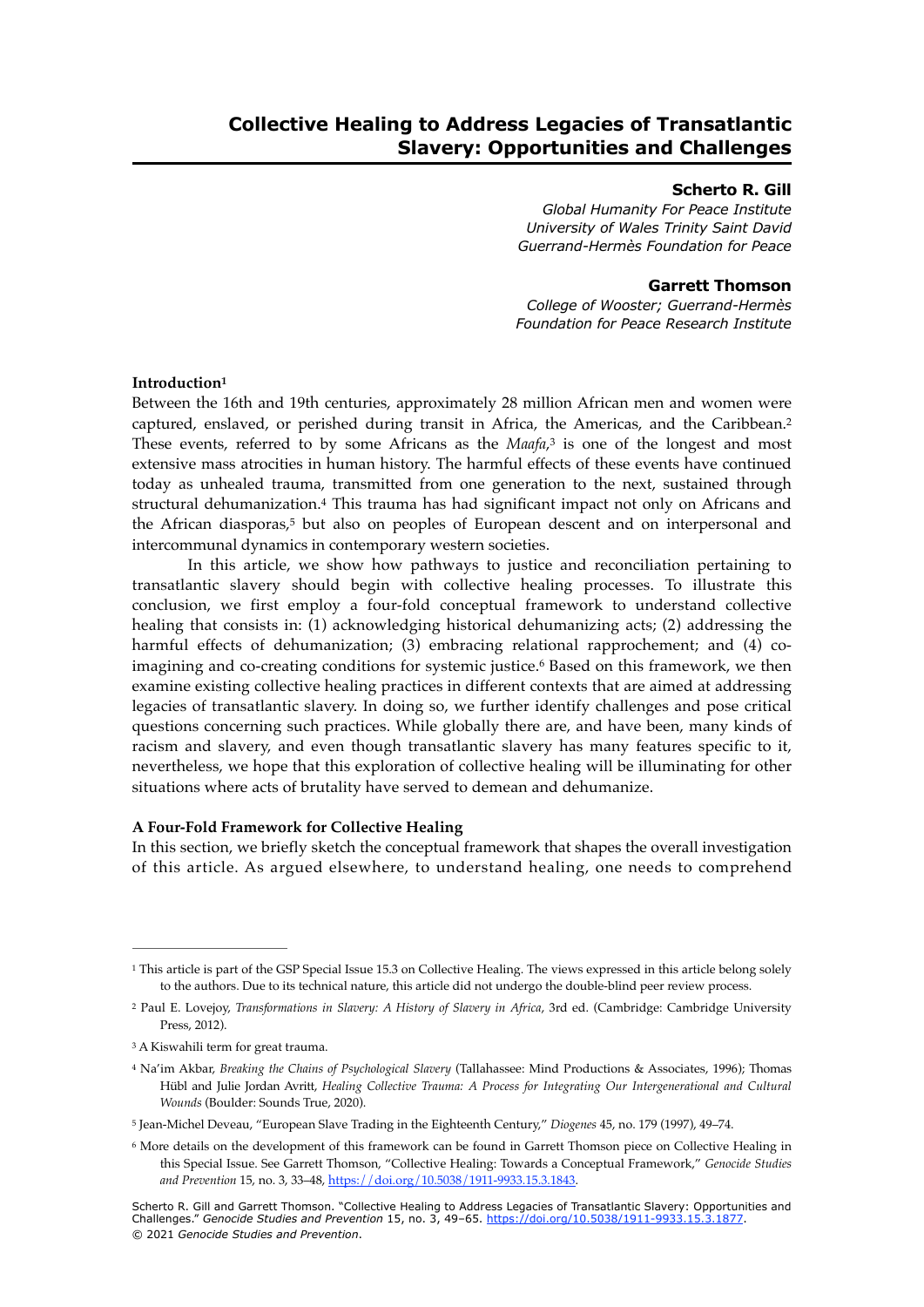<span id="page-2-11"></span>wounding.<sup>[7](#page-2-0)</sup> For enslaved Africans, the wounding primarily consists in being treated as less than fully a person. While dehumanizing acts inflict harm on a person, such acts are pernicious independently of those other harms. Dehumanizing acts are wrong not only because they cause harm, but also primarily because they deny a person's intrinsic value or dignity[.8](#page-2-1)

<span id="page-2-15"></span><span id="page-2-14"></span><span id="page-2-13"></span><span id="page-2-12"></span>Historically, the brutal acts of transatlantic slavery were carried out by a variety of actors who were not only individual persons and groups, but also institutions and even the political economic system as a whole.<sup>[9](#page-2-2)</sup> The history needs to be characterized in this way because these actions were part of the expansion of capitalism.<sup>[10](#page-2-3)</sup> Through slavery and colonization, the emerging capitalist system subjected African and indigenous people to inhumane treatment for the sake of economic gain.<sup>[11](#page-2-4)</sup> In addition to physical violence, enslavement deprives the enslaved of their home, meaningful social relationships and cultural practices, and excludes them from the dignity of work. In short, it takes away a person'slife in community.<sup>[12](#page-2-5)</sup> While other kinds of slavery existed beforehand and have existed since, the capitalist system made possible a new form of slavery, a systematic and industrialized dehumanization.[13](#page-2-6)

<span id="page-2-18"></span><span id="page-2-17"></span><span id="page-2-16"></span>Because unhealed trauma and its damaging effects can be transmitted intergenerationally, this past dehumanization will continue to fuel contemporary racism unless we come to terms with this history.<sup>[14](#page-2-7)</sup> For instance, the descendants of those who experienced trauma and those who perpetrated the harms can be locked in a *psychic tomb* unless they acknowledge and mourn the losses and suffering.<sup>[15](#page-2-8)</sup> Without healing, the harmful emotional contents of the historical brutalities will remain, festering within people and communities.

<span id="page-2-19"></span>For this reason, it is important to briefly chart below some of the harmful effects of the trauma and wounds experienced by the descendants of formerly enslaved people that healing aims to address.

<span id="page-2-20"></span>First, historical atrocities will continue to harm generations of people primarily as the experience of being treated instrumentally, in dehumanizing ways, as if they were objects.<sup>[16](#page-2-9)</sup>

<span id="page-2-21"></span>Secondly, this kind of dehumanizing treatment tends to scar people's emotional selfperception and self-appreciation. It can make people feel fragmented in their self-awareness,[17](#page-2-10) and such fragmentation is usually experienced as self-alienation. This tends to cause self-

<span id="page-2-0"></span>UNESCO, Healing the Wounds of Slave Trade and Slavery. Approaches and Practices: A Desk Review, (Brighton: The [7](#page-2-11) UNESCO Slave Route Project / GHFP Research Institute, January 2021).

<span id="page-2-1"></span>A more elaborated argument on this point is found in Thomson, *Collective Healing*. [8](#page-2-12)

<span id="page-2-2"></span>Garrett Thomson et al., *Happiness, Flourishing and the Good Life: A Transformative Vision for Human Well-Being* (London: [9](#page-2-13) Routledge, 2020).

<span id="page-2-3"></span><sup>&</sup>lt;sup>[10](#page-2-14)</sup> Seymour Drescher, "Capitalism and Slavery After Fifty Years," Slavery & Abolition 18, no. 3 (2008), 212-227.

<span id="page-2-4"></span><sup>&</sup>lt;sup>[11](#page-2-15)</sup> Robert C. Allen, *The British Industrial Revolution in Global Perspective* (Cambridge: Cambridge University Press, 2009); Edward E. Baptist, *The Half Has Never Been Told: Slavery and the Making of American Capitalism* (London: Hachette, 2016); Mark Stelzner, "Slavery and Capitalism," *Labor History* 61, no. 3–4, (2020), 335–347.

<span id="page-2-5"></span>Mark Fisher, *Capitalist Realism: Is There No Alternative?* (Winchester: Zero Books, 2009); Thomson et al., *Happiness.* [12](#page-2-16)

<span id="page-2-6"></span><sup>&</sup>lt;sup>[13](#page-2-17)</sup> Lovejoy, *Transformations in Slavery*.

<span id="page-2-7"></span>Hübl and Avritt, *Healing Collective Trauma*; Vamik Volkan, *Large-Group Psychology: Racism, Societal Divisions, Narcissistic* [14](#page-2-18) *Leaders and Who We Are Now* (Oxfordshire: Phoenix, 2020); Rachael D. Goodman, "The Transgenerational Trauma and Resilience Genogram," *Counselling Psychology Quarterly* 26, no. 3–4 (2013), 386–405.

<span id="page-2-8"></span>Volkan, *Large-Group Psychology*, 78. [15](#page-2-19)

<span id="page-2-9"></span><sup>&</sup>lt;sup>[16](#page-2-20)</sup> Thomson, *Collective Healing*.

<span id="page-2-10"></span><sup>&</sup>lt;sup>[17](#page-2-21)</sup> Dee Watts-Jones, "Healing Internalized Racism: The Role of a Within-Group Sanctuary Among People of African Descent," *Family Process* 41, no. 4 (2002), 591–601; Henry Louis Jr. Gates, *Figures in Black: Words, Signs, and the "Racial" Self* (Oxford: Oxford University Press, 1987).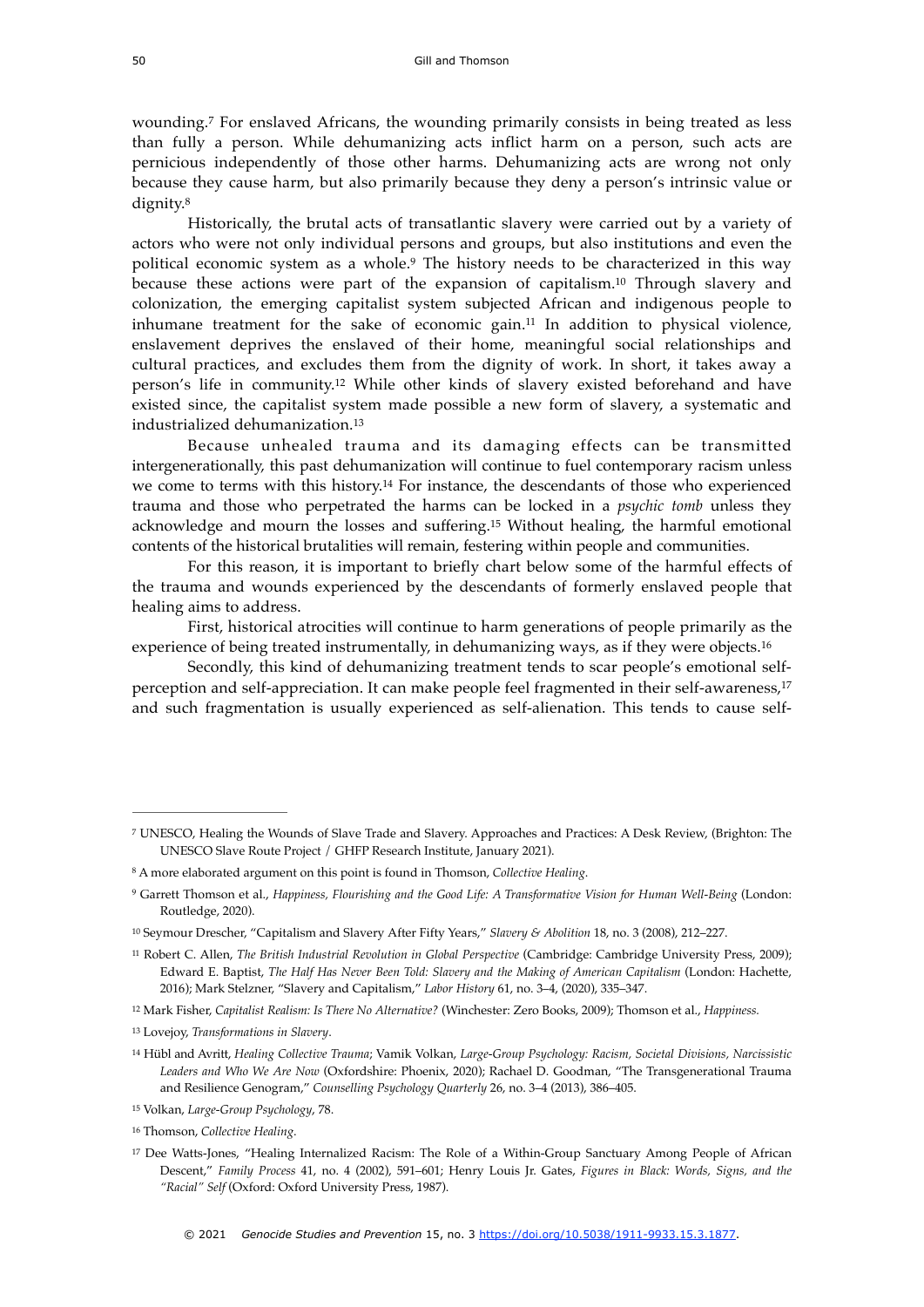<span id="page-3-9"></span>loathing and withdrawal in some cases, and thereby vulnerability to abuse, including negative racial stereotyping, and even ill-being[.18](#page-3-0)

<span id="page-3-10"></span>Furthermore, traumas are experienced as profoundly personal emotions. The descendants of enslaved people may unconsciously internalize stress, thereby living with significant negative emotions such as sadness, fearfulness, anxiety, anger, and hate.<sup>[19](#page-3-1)</sup> For some descendants of the enslaved, these harms include a damage to their "spirit," especially from the perspectivesof African spirituality.<sup>[20](#page-3-2)</sup> For this reason, dehumanizing acts can be experienced as a spiritual harm, even though "spirit" might have provided solace and resilience, enabling some people to feel re-anchored in the experience of being fully human.[21](#page-3-3)

<span id="page-3-13"></span><span id="page-3-12"></span><span id="page-3-11"></span>Third, trauma can be experienced as a rupture in the relational life of the descendants of the formerly enslaved, not only with the people who are from *other* groups, such as the offspring of enslavers, but also with the whole community. The antagonism can be extended to all who have benefited from transatlantic slavery, both short and long term[.](#page-3-4) $22$  Hence, racism often manifests as a relational rift between black and white communities, and as such, it has become embedded in the fabric of contemporary western societies, as well as in the relationships between western societies and their former colonies in the Americas, Africa, and beyond.

Lastly, since the abolition of slavery, the harmful effects of the trauma have continued as institutional racism and structural violence. In contemporary western societies, typically, people of African descent experience poverty and social deprivation, as shown by their comparative lack of access to justice, quality education, healthcare, and housing. These are a form of structural injustice, $2<sup>3</sup>$  and are part of the legacy of transatlantic slavery[,](#page-3-5) sustained and amplified by the contemporary capitalist economic system.<sup>[24](#page-3-6)</sup>

<span id="page-3-16"></span><span id="page-3-15"></span><span id="page-3-14"></span>These four different kinds of harm are aspects of ill-being, manifested as pain, distress and suffering[.](#page-3-7)<sup>[25](#page-3-7)</sup> They need to be addressed through the four-fold framework of collective healing mentioned earlier, which consists in: (a) historical, (b) personal (c) relational, and (d) structural dimensions, for which we will now provide a brief overview.[26](#page-3-8)

<span id="page-3-17"></span>Along the historical dimension, dehumanizing acts were usually performed, both directly and indirectly, by actors who sought profit from these acts. Because of this, healing

<span id="page-3-0"></span><sup>&</sup>lt;sup>[18](#page-3-9)</sup> Kathy Sanders-Phillips et al., "Social Inequality and Racial Discrimination: Risk Factors for Health Disparities in Children of Color," *Pediatrics* 124, no. 3 (2009), 176–186; Council of Europe, "Combating Racism and Racial Discrimination Against People of African Descent in Europe," Round-table with human rights defenders organised by the Office of the Council of Europe Commissioner for Human Rights, Report (Strasbourg: Council of Europe, 2021).

<span id="page-3-1"></span><sup>&</sup>lt;sup>[19](#page-3-10)</sup> Nathaniel Vincent Mohatt et al., "Review: Historical Trauma as Public Narrative: A Conceptual Review of How History Impacts Present-Day Health," *Social Science & Medicine* 106, (2014), 128–136; Anderson J. Franklin et al., "Racism and Invisibility: Race-Related Stress, Emotional Abuse and Psychological Trauma for People of Color," *Journal of Emotional Abuse* 6, no. 2–3 (2006), 9–30.

<span id="page-3-2"></span><sup>&</sup>lt;sup>[20](#page-3-11)</sup> Jan Willis, "Spirituality and Resistance: How We Wake Up to Racism," *Journal of Feminist Studies in Religion* 36, no. 1 (2020), 85–97; Carla Hunter and Ma'at E. Lewis-Coles, "Coping with Racism: A Spirit-based Psychological Perspective," in *The Psychology of Prejudice and Discrimination: Racism in America*, ed. Jean Lau Chin (Westport: Praeger, 2004), 207–222; Jason R. Young, *Rituals of Resistance: African Atlantic Religion in Kongo and the Lowcountry South in the Era of Slavery* (Baton Rouge: Louisiana State University Press, 2007).

<span id="page-3-3"></span><sup>&</sup>lt;sup>[21](#page-3-12)</sup> Kia Bunsels Fu-Kiau, *African Cosmology of the Bantu-Kongo: Principles of Life and Living (Brooklyn: Athekua Henrietta* Press, 2001).

<span id="page-3-4"></span>Farhad Dalal, *Race, Colour and the Process of Racialization: New Perspectives from Group Analysis, Psychoanalysis and* [22](#page-3-13) *Sociology* (New York: Brunner-Routledge, 2002).

<span id="page-3-5"></span><sup>&</sup>lt;sup>[23](#page-3-14)</sup> Robert L. Reece and Heather A. O'Connell, "How the Legacy of Slavery and Racial Composition Shape Public School Enrollment in the American South," *Sociology of Race and Ethnicity* 2, no. 1 (2016), 42–57.

<span id="page-3-6"></span>William K. Tabb, "Capitalism, Colonialism, and Racism," *Review of Radical Political Economics* 3, no. 3 (August 1971), [24](#page-3-15) 90–106.

<span id="page-3-7"></span>Mark Fisher proposes that these are also the symptoms of contemporary capitalist system. See Fisher, *Capitalist* [25](#page-3-16) *Realism*, 40.

<span id="page-3-8"></span><sup>&</sup>lt;sup>[26](#page-3-17)</sup> This four-fold process does *not* map one for one onto the types of harm. It is an orthogonal classification.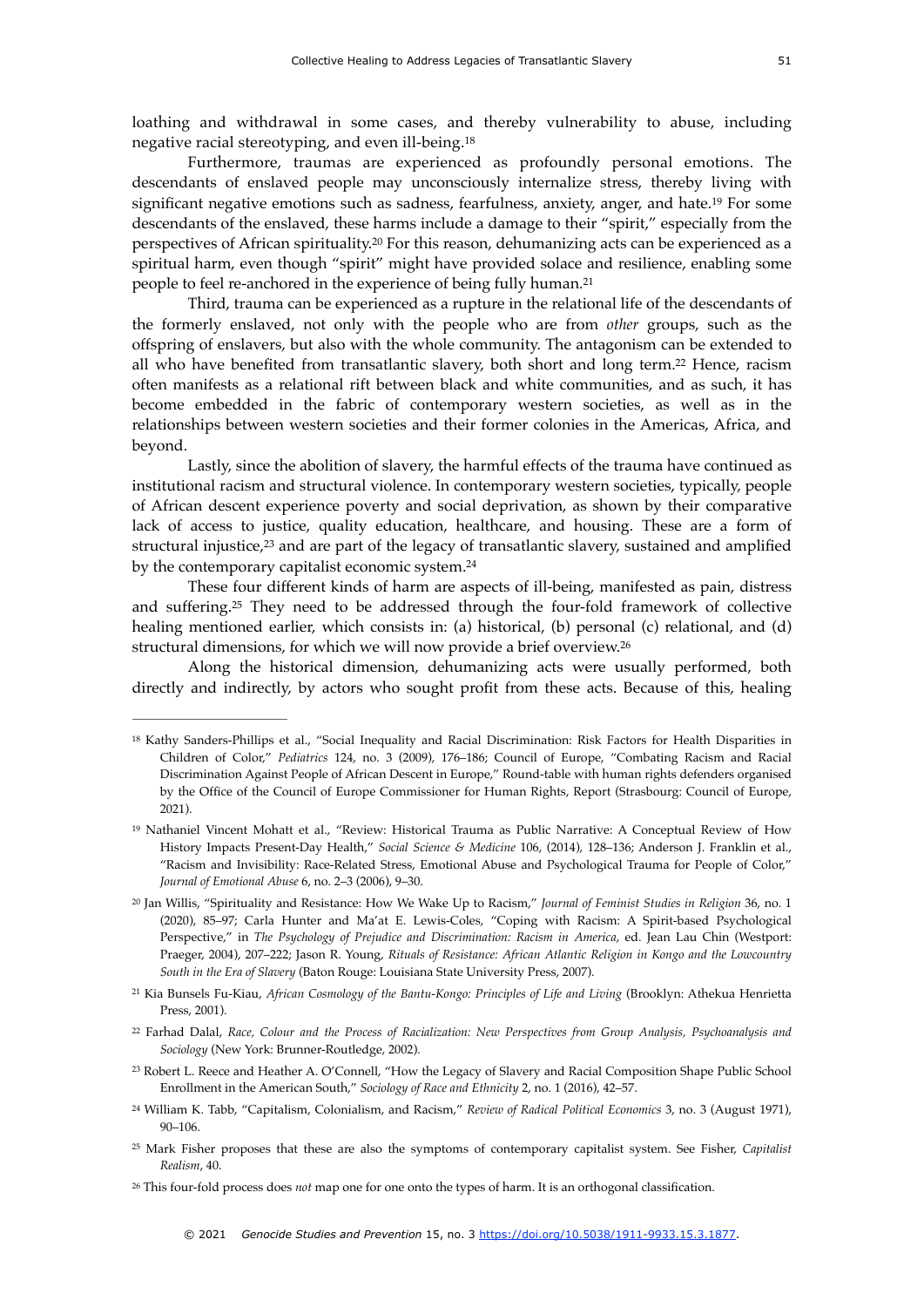must involve a shared recognition of this history by not just those who have suffered, but more importantly, by the groups who carried out the violence and those who have benefitted from it. Likewise, it ought to include an acknowledgement of the widespread social damage resulting from the dehumanizing acts in the past and their continuing legacies. Museums, memorials, and commemorations provide public spaces for people to reach such recognition and acknowledgement. Political acts of public apology and asking for forgiveness can also contribute to healing. Likewise, institutional actions that attempt to rectify the wrongdoing through legal reforms, and reparations can further help heal the continuing trauma.<sup>27</sup>

<span id="page-4-5"></span><span id="page-4-4"></span>In terms of the second dimension, namely the traumatic effects on individual people, it is important to recognize that trans-generationally transmitted trauma not only affects the descendants of the enslaved and those African communities from which the enslaved people were taken, but also the descendants of those who participated in and benefited materially from theacts of slavery, even if they are not consciously aware of such harm.<sup>[28](#page-4-1)</sup> Healing along this dimension will engage people from these different groups through sharing feelings, emotions and experiences, addressing the psycho-somatic trauma, and mutually supporting each other towards well-being.

With regard to the third dimension, the current relational harms of transatlantic slavery include contemporary racism, racially segregated relationships and colonialism manifested as the discrimination against Africans, Afro-descendant, and African diaspora around the world. This points to the imperative for people from diverse communities to come together to experience each other *as persons* and enrich a mutual feeling of being respected, in ways that shift the relational from degenerative to congenial and mutually affirming.<sup>[29](#page-4-2)</sup> Healing, in this sense, also requires creating spaces within which people do not experience themselves to be merely holders of pre-determined polarizing identities, such as victims vs. victimizers.

<span id="page-4-7"></span><span id="page-4-6"></span>Concerning the fourth dimension, healing at the structural level, the continuation of historical dehumanization into the present depends partly on the systemic features of capitalist society that tend to instrumentalize and divide people. Such a society favors those who are wealthy at the expense of the poor, and ensures that those who are already marginalized remain vulnerable.<sup>30</sup>In short, the western political economic system is fundamentally racist. This can severely hamper healing processes. It means that healing requires solidarity amongst the different groups in demanding and co-creating humanizing conditions for collective well-being. Given this solidarity, groups can engage in collaborative efforts towards advocating local and regional institutional reforms that aim to eradicate racist practices and attitudes.

In summary, this four-fold differentiation separates diverse facets of collective healing processes to address the following: historical dehumanization, traumas and harmful effects on persons, relational harms, and finally, the structural conditions that permit the continuation of transatlantic slavery's violent legacy.

### **Collective Healing: Opportunities and Challenges**

A major point highlighted so far is that any healing endeavor must be directed at all four aspects, including acknowledging the acts of past wounding, alleviating present traumatic and harmful effects, restoring relationships caused by the harms, and addressing the structural causes of dehumanization. Although there are approaches aimed at collective healing, and despite some political gestures towards acknowledging historical and systemic dehumanization, most healing practices are restricted to grassroot efforts arising from the

<span id="page-4-0"></span><sup>&</sup>lt;sup>[27](#page-4-4)</sup> Angelique M. Davis, "Apologies, Reparations, and the Continuing Legacy of the European Slave Trade in the United States," *Journal of Black Studies* 45, no. 4 (2014), 271–286.

<span id="page-4-1"></span><sup>&</sup>lt;sup>[28](#page-4-5)</sup> Nell Irvin Painter, *Creating Black Americans: African-American History and Its Meanings, 1619 to the Present (New York:* Oxford University Press, 2006).

<span id="page-4-2"></span>Hübl and Avritt, *Healing Collective Trauma*; Volkan, *Large-Group Psychology*. [29](#page-4-6)

<span id="page-4-3"></span>Alvin N. Alvarez et al., *The Cost of Racism for People of Color: Contextualizing Experiences of Discrimination* (Washington, [30](#page-4-7) DC: American Psychological Association, 2016).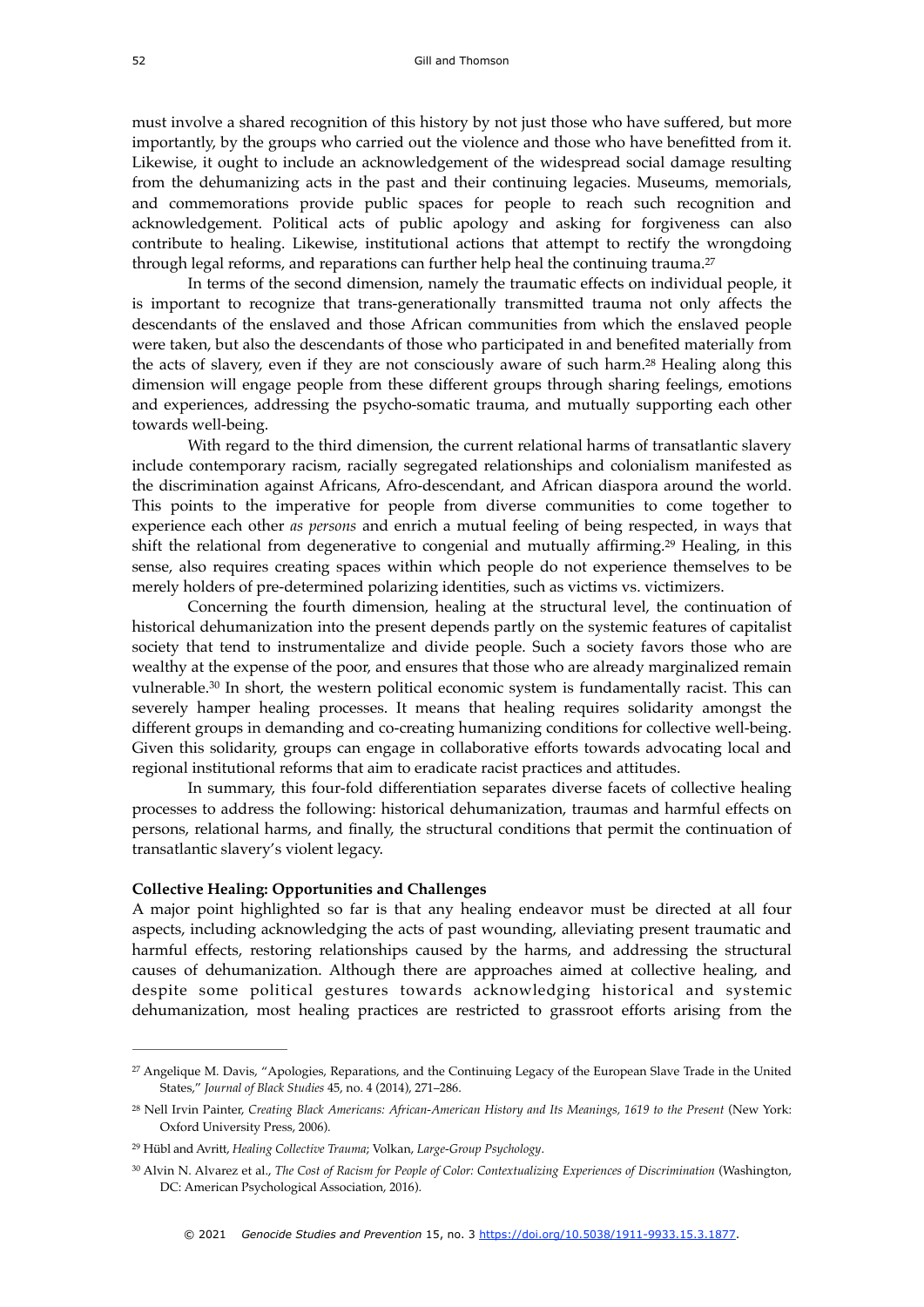communities that have long suffered racism and social injustice. How might we expand such efforts beyond these restrictions? How do these practices contribute to collective healing? How do they illustrate the opportunities and challenges that organizations are confronted with when engaging in collective healing? Let us examine these questions in light of the four-fold conceptual framework.

#### *Acknowledging Dehumanizing Histories*

<span id="page-5-7"></span>Many people still do not recognize the connections between transatlantic slavery, capitalist exploitation, the racism in some contemporary western societies, and the political chaos of regionsformerly colonized by European powers.<sup>[31](#page-5-0)</sup> However, there have been some attempts to open up dialogue about this history and its wide-spread legacy. Such an effort "starts with an honest conversation regarding the history of slavery, its legacy, and all of its ramifications throughout society today…. that leads to remedial actions for the conditions resulting from the continuing legacy of slavery.["32](#page-5-1)

<span id="page-5-11"></span><span id="page-5-10"></span><span id="page-5-9"></span><span id="page-5-8"></span>Therefore, recognizing the history of dehumanization is key to societies' stepping onto constructive pathways towards accepting responsibilities and initiating healing.<sup>[33](#page-5-2)</sup> Such healing requires that global leaders publicly acknowledge the moral wrongs of transatlantic slavery, offer sincere apologies, and ask for forgiveness on behalf of the states or national governments who were involved in the historical dehumanizing  $acts<sup>34</sup>$  $acts<sup>34</sup>$  $acts<sup>34</sup>$  How politicians and governments respond to historical atrocities and injustices can truly make a difference to healing the exploited groups and their descendants[.](#page-5-4)<sup>[35](#page-5-4)</sup> When sincerely offered and caringly phrased, a government's public apology can have the potential to condemn past moral wrongdoings, and express serious commitment to redressing past and present injustices. Furthermore, when a government publicly asks for forgiveness, it can do so implicitly on behalf of those groups who profited from the brutality and whose descendants continue to be privileged because of it, without imposing guilt or inviting resistance. Through public apology and political forgiveness, a government already assumes some responsibility for past atrocities and their enduring harmful legacy, and thereby, they can serve to shift blame from a purely personal level and avoid the tendency to blame victimized groups for their vulnerability.[36](#page-5-5)

<span id="page-5-12"></span>Research that evaluated 13 significant political apologies in the 20th century identified some key elements that might contribute to collective healing. Those pertinent to our discussion here are: expressing remorse; accepting moral offence; acknowledging harms, pains, and sufferings endured by the victim groups; asking for pardon and forgiveness; recognizing responsibility, and demonstrating commitment to reparation and reconciliation.<sup>[37](#page-5-6)</sup> However, political gestures that recognize the continued damage of past brutalities are few, and we will examine significant ones from those at city-level to those at state and national levels.

<span id="page-5-13"></span>At city level, an important example is the Reconciliation Triangle, linking Benin (West Africa), Liverpool (UK), and Richmond, Virginia (USA), which opened the possibility of healing beyond conventional national lines. Following the 1998 apology issued by Richmond's mayor, Liverpool City Council made a similar apology for their role in the slave trade in 1999. Between

<span id="page-5-0"></span>[<sup>31</sup>](#page-5-7) Stanford Cloud, Jr. "The Next Bold Step Toward Racial Healing and Reconciliation: Dealing with the Legacy of Slavery." *Howard Law Journal* 45, no. 1 (2001), 157–175. On page 167, Cloud highlights that "most Americans don't really know the history and its resulting legacy." The same statement applies to most contemporary western societies.

<span id="page-5-1"></span><sup>&</sup>lt;sup>[32](#page-5-8)</sup> Cloud, *The Next Bold Step*, 167-168.

<span id="page-5-2"></span>Jennifer Lind, *Sorry States: Apologies in International Politics* (Ithaca: Cornell University Press, 2008); Stephanie Wolfe, [33](#page-5-9) *The Politics of Reparations and Apologies* (New York: Springer, 2014).

<span id="page-5-3"></span><sup>&</sup>lt;sup>[34](#page-5-10)</sup> Craig W. Blatz et al., "Government Apologies for Historical Injustices," Political Psychology 30, no. 2 (2009), 219-241; UNESCO, *Healing the Wounds*; Angelique. M. Davis, "Racial Reconciliation or Retreat? How Legislative Resolutions Apologizing for Slavery Promulgate White Supremacy," *The Black Scholar* 42, no.1 (2012), 37–48.

<span id="page-5-4"></span>Blatz, et al., *Government Apologies*. [35](#page-5-11)

<span id="page-5-5"></span>Aaron Lazare, *On Apology* (New York: Oxford University Press, 2004). [36](#page-5-12)

<span id="page-5-6"></span>Blatz, et al., *Government Apologies*. [37](#page-5-13)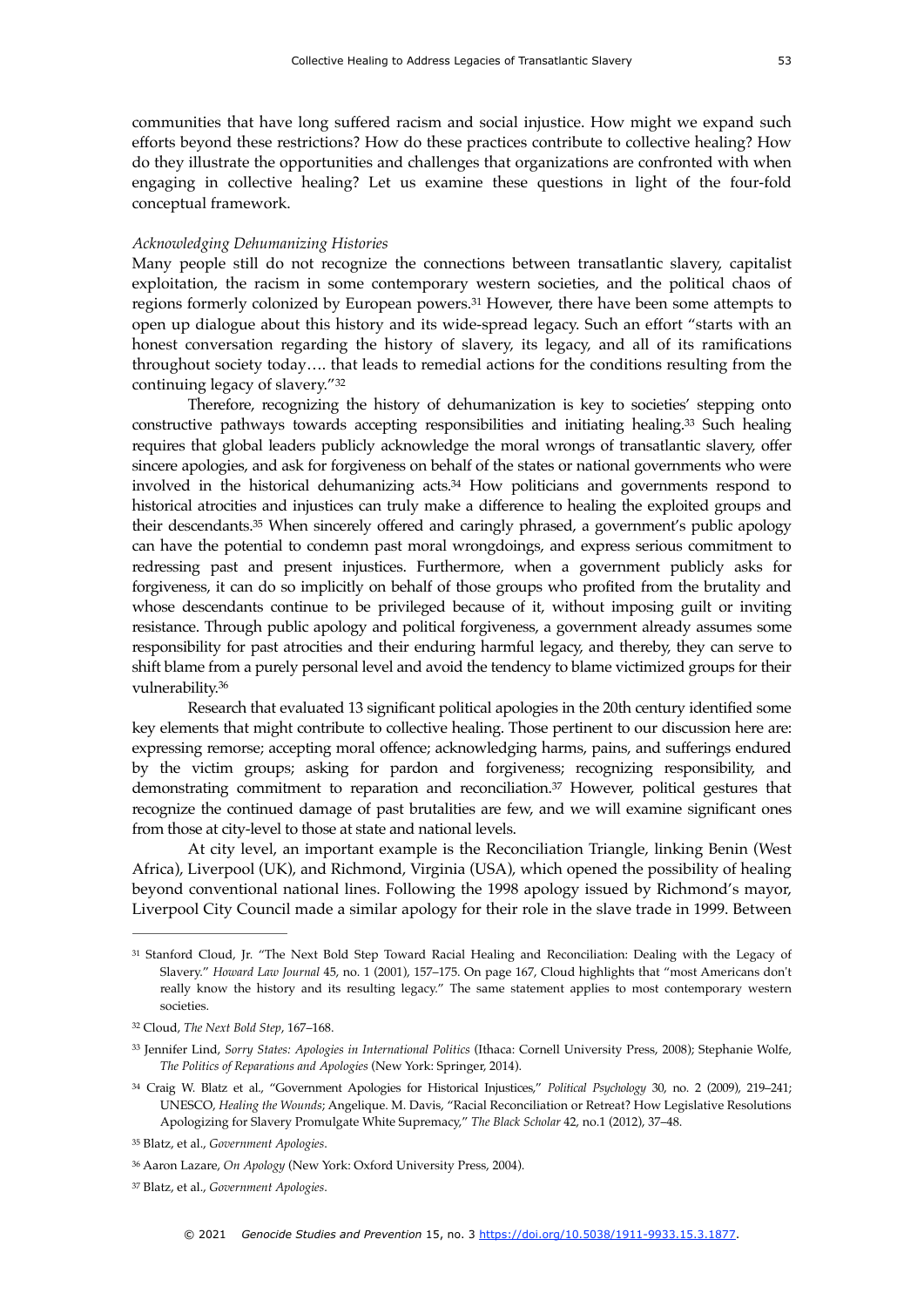1999–2000, the President of Benin embarked on an international "tour of apology," and made a formal apology for Benin's role in selling fellow Africans into slavery, convening fellow slave trading countries and members of the African Diaspora. This apology was repeated in Richmond. In addition, reconciliation statues were erected in all three locations to mark these political acts. Another is the public apology from Mayor of Amsterdam, Femke Halsema, who acknowledged the city's role in the transatlantic trade of enslaved Africans. She not only recognized the city's part in past dehumanization, but also connected legacies of slavery to widespread racism in the city.

At state level, there is the example in the USA in which, between 2007 and 2009, a flurry of resolutions was passed across eight US States, as well as separately by the Federal Government and US Senate. Although no joint bill was passed, these resolutions were expressions of "profound regret" for the injustices of chattel slavery, and acknowledged their sustainedperpetuation in current time.<sup>[38](#page-6-0)</sup> One further state (Delaware) followed suit in 2016, and called for recognition, remembrance, and reconciliation.

<span id="page-6-4"></span>National leaders' gestures include former British Prime Minister Tony Blair's apology after his meeting with Ghanaian President John Agyekum Kufuor on March 14, 2007. Apart from apologizing for Britain's role in transatlantic slavery, Blair also praised the contributions of Black African and Caribbean communities in the UK today.

These examples show that formal apologies can place past atrocities directly in a public conversation. They acknowledge the acts of wounding, and more importantly, they *legitimize* this acknowledgement, and when combined with commitments to racial justice, they can have the potential to facilitate social and economic reforms. The question remains: How do they contribute to collective healing? Some writers have argued that acknowledging historical dehumanization, when accompanied by genuine atonement and reparation, can be regarded as an important starting point for collective healing, but only if it is grounded in acceptance and support from the harmed or victimized communities.<sup>[39](#page-6-1)</sup>

<span id="page-6-6"></span><span id="page-6-5"></span>A major challenge is that public apologies can be deceptive by giving the appearance of a commitment to reparation and reconciliation, but without any intention to take concrete actions to change the plight of those most affected[.](#page-6-2)<sup>[40](#page-6-2)</sup> Whilst there are few cases of national governments making specific commitments for continued reparative actions, an institution that has taken a proactive and thoughtful approach to acting upon the commitment to reparation is Georgetown University. The historical dehumanizing act took place in 1838 when 272 enslaved men, women, and children were sold by Jesuit monks who in turn used the money to finance the University. As part of public reckoning and atoning, the University intentionally involved African American communities, including the direct descendants of the those who were sold in 1838. In addition, the University engaged current students in an open conversation who then voted to pay into a Reparation Fund aimed at financially supporting the descendants of the formerly enslaved people. According to the descendants who participated in this process, this level of engagement and caring has indeed contributed to healing[.41](#page-6-3)

<span id="page-6-7"></span>It is widely debated how reparations should be structured so that they can exemplify an acceptance of responsibility for historical wrongdoings, which at the same time can be accepted

<span id="page-6-0"></span><sup>&</sup>lt;sup>[38](#page-6-4)</sup> Mark Medish and Daniel Lucich, "Congress Must Officially Apologize for Slavery Before America can Think About Reparations," *Think,* August 30, 2019, accessed March 26, 2021, [https://www.nbcnews.com/think/opinion/](https://www.nbcnews.com/think/opinion/congress-must-officially-apologize-slavery-america-can-think-about-reparations-ncna1047561) [congress-must-officially-apologize-slavery-america-can-think-about-reparations-ncna1047561.](https://www.nbcnews.com/think/opinion/congress-must-officially-apologize-slavery-america-can-think-about-reparations-ncna1047561)

<span id="page-6-1"></span><sup>&</sup>lt;sup>[39](#page-6-5)</sup> Hiro Saito, "The Cultural Pragmatics of Political Apology," *Cultural Sociology* 10, no. 4 (2016), 448–465.

<span id="page-6-2"></span>Eric K. Yamamoto et al., "American Reparations Theory and Practice at the Crossroads," *California Western Law Review* [40](#page-6-6) 44, no. 1 (2007), 1–85.

<span id="page-6-3"></span><sup>&</sup>lt;sup>[41](#page-6-7)</sup> David Collins et al. "Report of the Working Group on Slavery, Memory, and Reconciliation to the President of Georgetown University," June 3, 2016, accessed April 23, 2021, [https://www.americamagazine.org/sites/default/](https://www.americamagazine.org/sites/default/files/attachments/working_group_on_slavery_memory_and_reconciliation_final_report.pdf) [files/attachments/working\\_group\\_on\\_slavery\\_memory\\_and\\_reconciliation\\_final\\_report.pdf; Hannah Urtz and](https://www.americamagazine.org/sites/default/files/attachments/working_group_on_slavery_memory_and_reconciliation_final_report.pdf) Lily Steinberg, "University Apologizes for Sale of 272," *The Hoya*, April 21, 2017, accessed April 3, 2021, [https://](https://thehoya.com/university-apologizes-for-sale-of-272/) [thehoya.com/university-apologizes-for-sale-of-272/](https://thehoya.com/university-apologizes-for-sale-of-272/).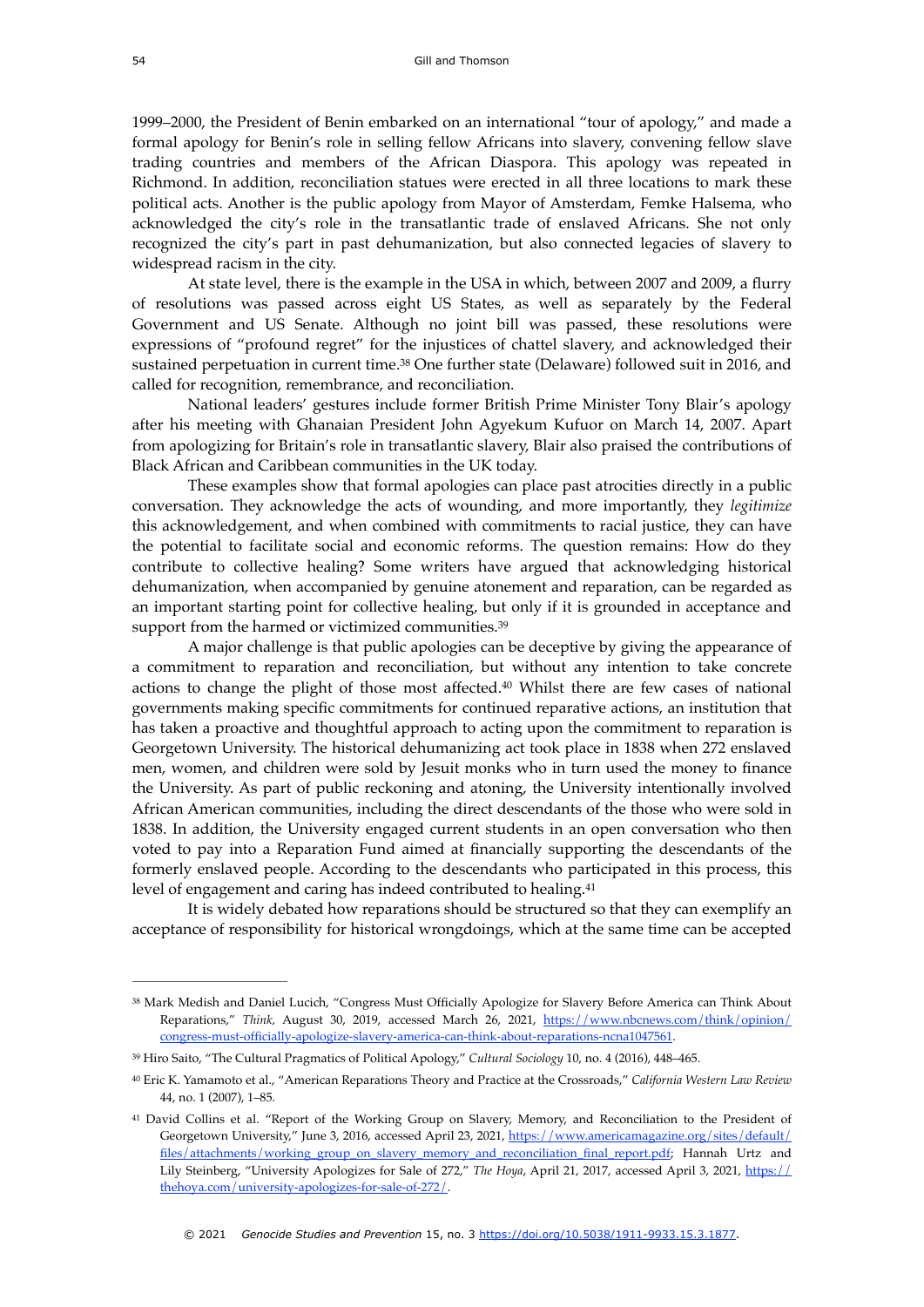<span id="page-7-7"></span>bythe impacted communities as an active gesture towards making amends. $42$  What should reparations consist in beyond monetary gestures? This question is further complicated when those directly involved in the dehumanizing acts are no longer alive, as in the cases of the slave trade and colonization of indigenous peoples[.43](#page-7-1)

<span id="page-7-9"></span><span id="page-7-8"></span>Around the world, scholars have proposed that reparations should be holistic. That is to say, in addition to financial compensation, there should be other ways to address the legacy of slavery, such as returning colonized land, safeguarding the right to land, offering better access to quality education and healthcare, and rectifying social policies that sustain institutional racism.<sup>44</sup>Reparations and atonement signal responsibility to address the root causes of continued dehumanization. Therefore, reparations must go beyond symbolic apologies and include practical steps towards institutional reforms. In fact, all public apologies highlight the need for systemic transformation for, otherwise, structural violence will continue to perpetuate wounding. For instance, few have recognized that transatlantic slavery has a systemic root, namely an increasingly intensive capitalist economy in the countries concerned. We will return to this topic later.

<span id="page-7-10"></span>Generally speaking, there is no consensus amongst scholars and practitioners regarding when and how public apologies and reparations might count towards healing.<sup>[45](#page-7-3)</sup> For example, do official apologies need to be accepted by the descendants of the enslaved for them to contribute to healing? Similarly, for political expressions of repentance and remorse to count towards healing, does it require the forgiveness of those communities suffering transgenerational trauma?[46](#page-7-4)

<span id="page-7-12"></span><span id="page-7-11"></span>Furthermore, the idea of the collective guilt of the communities who took part in and benefited from transatlantic slavery has been viewed as problematic, especially when the participation was indirect. For example, some writers regarded Germany's collective guilt at the end of WWII as confused.<sup>[47](#page-7-5)</sup> Whereas some who were personally responsible felt no remorse, many who were not directly involved, including the generations born after WWII, continue to feel shame. Collective guilt can obscure the accountability of those who were directly responsible for the atrocity.

Another challenge concerns the West's debt to Africa. Some may argue that, without the transatlantic trade of enslaved Africans, and further colonization by European countries, Africa would be an entirely different continent. Likewise, the West would not have prospered economically had it not been for the transatlantic slavery and colonization. Directly linked to this is the question about the interconnections between truth, justice, and healing. Are these separate processes or are they integral? When actors (such as individuals, corporations, cities, and governments) acknowledge their part in the transatlantic slave trade, does it require truth-telling and compensation in order to count towards justice and healing?<sup>[48](#page-7-6)</sup> Here lies a tension between justice as punishment (or retributive justice) and justice as returning to right

<span id="page-7-13"></span><span id="page-7-0"></span>[<sup>42</sup>](#page-7-7) Ana Lucia Araujo, *Reparations for Slavery and the Slave Trade: A Transnational and Comparative History* (London: Bloomsbury Academic, 2017); Lily Gardner Feldman, *Germany's Foreign Policy of Reconciliation: From Enmity to Amity* (Lanham: Rowman & Littlefield, 2012).

<span id="page-7-1"></span>[<sup>43</sup>](#page-7-8) Maria Yellow Horse Brave Heart and Lemyra DeBruyn, "The American Indian Holocaust: Healing Historical Unresolved Grief," *American Indian and Ala*s*ka Native Mental Health Research* 8, no. 2 (1998), 56–76*.*

<span id="page-7-2"></span>Thomas Craemer, "Comparative Analysis of Reparations for the Holocaust and for the Transatlantic Slave Trade," *The* [44](#page-7-9) *Review of Black Political Economy* 45, no. 4 (December 2018), 299–324.

<span id="page-7-3"></span>Roy L. Brooks, *Atonement and Forgiveness: A New Model for Black Reparations* (Berkeley: University of California Press, [45](#page-7-10) 2004).

<span id="page-7-4"></span><sup>&</sup>lt;sup>[46](#page-7-11)</sup> Hannah Arendt, *The Human Condition* (Chicago: University of Chicago Press, 1958).

<span id="page-7-5"></span><sup>&</sup>lt;sup>[47](#page-7-12)</sup> Hannah Arendt, *Eichmann in Jerusalem: A Report on the Banality of Evil* (New York: Viking Press, 1963).

<span id="page-7-6"></span><sup>&</sup>lt;sup>[48](#page-7-13)</sup> Kader Asmal et al., *Reconciliation Through Truth: A Reckoning of Apartheids Criminal Governance* (Cape Town: David Philip Publishers, 1994); Brandon Hamber and Steve Kibble, *From Truth to Transformation: The Truth and Reconciliation Commission in South Africa* (London: Catholic Institute for International Relations, 1999).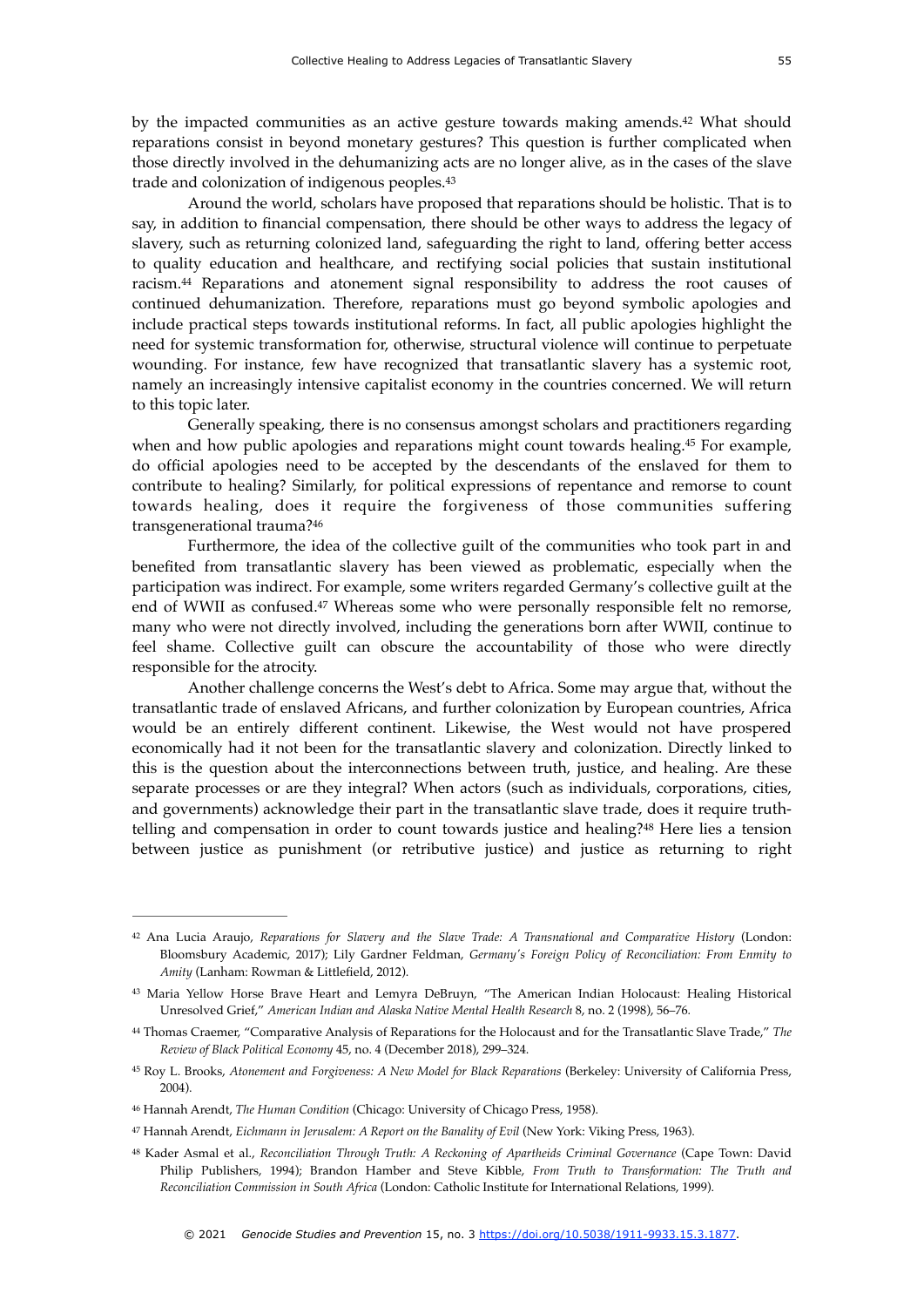<span id="page-8-8"></span>relationship (or restorative justice), $49$  even if these are not necessarily mutually exclusive. However, in both cases, the immediate need to find ways to reconcile often means that structural causes are not addressed, even though ignoring structural violence perpetuates wounding.

<span id="page-8-9"></span>When confronted with the details of transatlantic slavery, people of European descent canfeel psychologically paralyzed to discuss this history in an open and honest way.<sup>[50](#page-8-1)</sup> To this end, grassroots movements, such as Coming to the Table (CTTT) Reparations Working Group, have attempted to advance public atonement by evoking the responsibilities of people and communities who benefited from the trade of enslaved Africans and slavery. Some religious organizations and corporations have joined such efforts, such as the Episcopal Church and the Southern Baptist Convention in the US, as well as the families who became wealthy in this manner.

<span id="page-8-10"></span>However, focusing solely on individual culpability can ignore the institutional nature and the structural causes of dehumanization. Hence, systemic transformation must be integrated into the collective healing process. Public acknowledgement, political atonement, and material reparation require institutional reforms, such as revising laws and the development of socio-economic institutions that are not racist[.](#page-8-2)<sup>[51](#page-8-2)</sup> In theory, collective healing requires social justice to be complete.<sup>[52](#page-8-3)</sup> Nevertheless, greater social justice practically requires more collective healing.

#### <span id="page-8-11"></span>*Addressing Legacies of Slavery*

<span id="page-8-13"></span><span id="page-8-12"></span>Dehumanization causes serious personal harm along several dimensions: being denied the opportunity to engage in valuable activities such as learning and work; feelings of anxiety, fear, anger and sadness; and being discriminated against and marginalized.<sup>[53](#page-8-4)</sup> Especially important is that persistent dehumanization can damage people's self-awareness or self-appreciation, one's senseof oneself as a whole human being of value.<sup>[54](#page-8-5)</sup> Historical acts of dehumanization can leave successive generations traumatized. The combination of this intergenerational trauma following enslavement and its enduring legacy, such as institutional racism, can cause social and psychological pathologies. Typically, social pathology includes high rates of suicide, domestic violence, and other social problems. Psychological pathology includes anxiety, depression, anger, and other mental health problems.<sup>[55](#page-8-6)</sup> These symptoms are particularly common amongst communities of African descent in contemporary societies affected by transatlantic slavery, such as Brazil, Colombia, the Caribbean, and the USA. Cultural trauma is more complex, and can include a lingering sense of alienation from one's own humanity, suffering in the spirit, as well as alienation[.56](#page-8-7)

<span id="page-8-15"></span><span id="page-8-14"></span>Collective healing consists, in part, of liberating persons from these harmful effects. This requires recognizing the wounding as such rather than merely dealing with its symptoms.

<span id="page-8-0"></span><sup>&</sup>lt;sup>[49](#page-8-8)</sup> Morton Deutsch, "Justice and Conflict," in *The Handbook of Conflict Resolution: Theory and Practice, ed.* Peter Coleman et al. (San Francisco: John Wiley & Sons, 2014), 29.

<span id="page-8-1"></span>[<sup>50</sup>](#page-8-9) Rob Corcoran, *Trustbuilding: An Honest Conversation on Race, Reconciliation, and Responsibility* (Charlottesville: University of Virginia Press, 2010).

<span id="page-8-2"></span>Randall Kennedy, *Sellout: The Politics of Racial Betrayal*, 1st ed. (New York: Pantheon Books, 2008). [51](#page-8-10)

<span id="page-8-3"></span>Deutsch, *Justice and Conflict*. [52](#page-8-11)

<span id="page-8-4"></span>Joy DeGruy, *Post Traumatic Slave Syndrome: America's Legacy of Enduring Injury and Healing* (Milwaukie: Uptone Press, [53](#page-8-12) 2017); Mia Smith Bynum et al., "Racism Experiences and Psychological Functioning in African American College Freshmen: Is Racial Socialization a Moderator?," *Cultural Diversity and Ethnic Minority Psychology* 13*,* no. 1 (2007), 64–71.

<span id="page-8-5"></span>Watts-Jones, *Healing Internalized Racism*. [54](#page-8-13)

<span id="page-8-6"></span>DeGruy, *Post Traumatic Slave Syndrome*. [55](#page-8-14)

<span id="page-8-7"></span>Wade W. Nobles, "Shattered Consciousness, Fractured Identity: Black Psychology and the Restoration of the African [56](#page-8-15) Psyche," *Journal of Black Psychology* 39, no. 3 (2013), 232–242.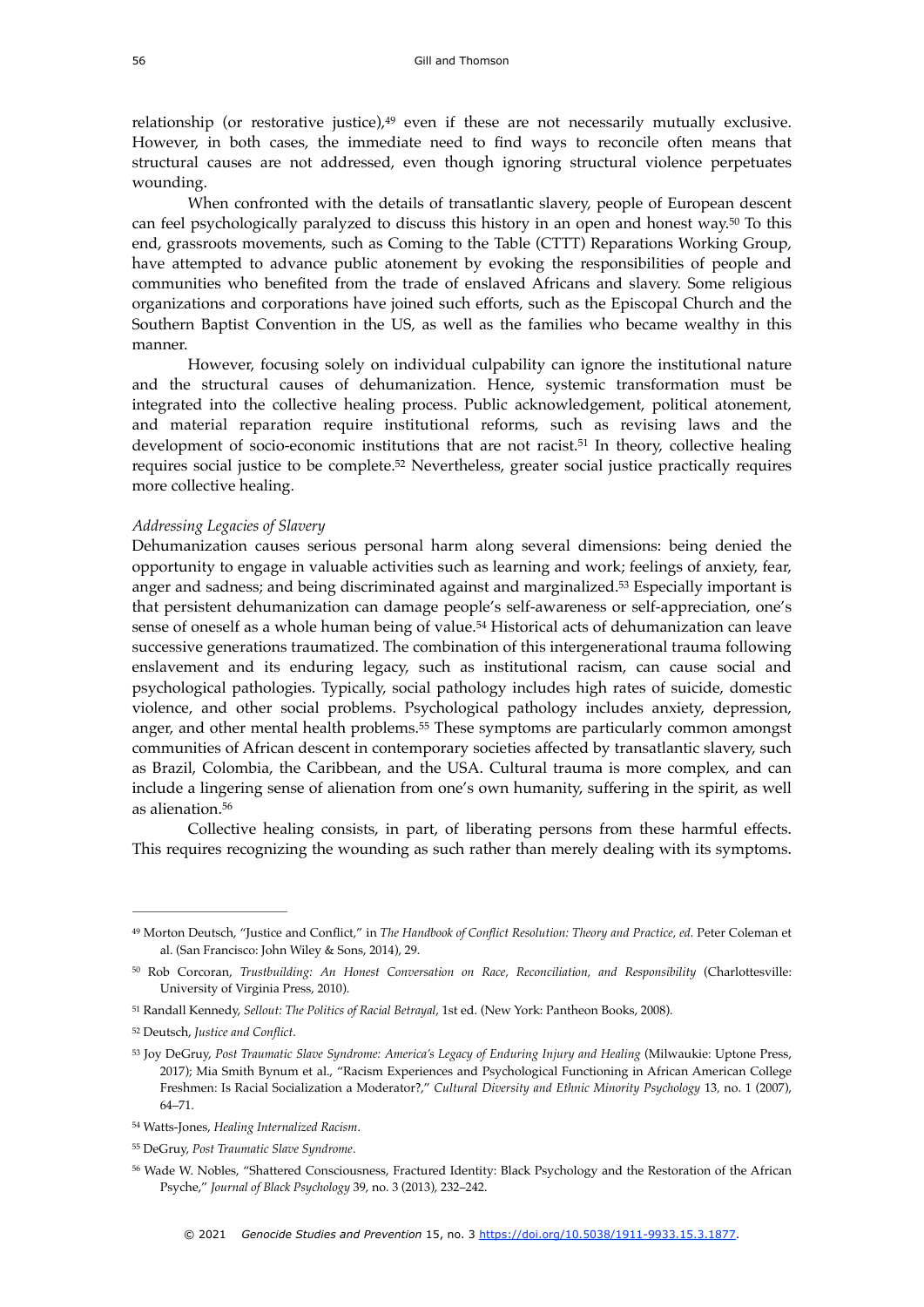We will examine a few significant psychotherapeutic practices developed to address the harrowing legacy of transatlantic slave trade and slavery.

<span id="page-9-11"></span><span id="page-9-10"></span>Breaking silence about past dehumanizing acts is regarded as key to recognizing and subsequently addressing traumatic effects, diminishing suffering, and assuaging grief and other tormenting emotions.<sup>[57](#page-9-0)</sup> Safe public spaces and engagements to show the damage of past brutalities can contribute to healing, including memorial and burial sites, and museums, as well as history textbooks, and artistic outlets such as arts, music, films, literature, and theatre.<sup>[58](#page-9-1)</sup> The House of the Enslaved (Maison des Esclaves) and its Door of No Return on Gorée Island, Dakar, Senegal, Angolan National Museum of Slavery, International Slavery Museum in Liverpool, and National Museum of African American History and Culture in Washington DC are such examples. These help engender shared collective memories that de-silence suffering[,](#page-9-2)<sup>[59](#page-9-2)</sup> and permit a recognition of the wide variety of relevant traumatic experiences[.](#page-9-3) $60$  De-silencing can help put a human face on the often unspeakable agonies and hurts, and it is an important prelude to mourning as opposed to remaining in a state of numbness and disembodiment.<sup>[61](#page-9-4)</sup> Once memories are shared and pain and suffering are spoken about, there can be grieving and mourning for the prolonged losses and continued injustice. $62$  Memorialization further creates the opportunity and space for the collective *working-through* of trauma.[63](#page-9-6)

<span id="page-9-18"></span><span id="page-9-17"></span><span id="page-9-16"></span><span id="page-9-15"></span><span id="page-9-14"></span><span id="page-9-13"></span><span id="page-9-12"></span>Although de-silencing has the potential to contribute to collective healing, there are challenges.<sup>[64](#page-9-7)</sup> For instance, trauma is multi-layered, and often memories do not distinguish between the different layers, such as the multifarious causes of historic wounding, intergenerational trauma from structural violence. Instead, they tend to be intermingled in an indiscernible bundle.<sup>[65](#page-9-8)</sup> Similarly, it is not readily evident what emphasis should be placed on the different factors in healing processes, especially with regard to de-silencing the historical legacy on the one hand, and trying to transcend it on the other.<sup>66</sup> For this reason, activities to desilence, to acknowledge pain and trauma, and to commemorate the losses must be carried out in safe spaces in which people feel respected and cared for. Yet, it has been cautioned that, in advocating de-silencing, it is necessary to be vigilant so that the process does not perpetuate polarization and antagonism.

<span id="page-9-19"></span>Another well-recognized approach is the active employment of therapeutic practices to address psychological social pathologies. Trauma can be manifested by individuals who have

- <span id="page-9-5"></span> $62$  Justin Grinage, "Endless Mourning: Racial Melancholia, Black Grief, and the Transformative Possibilities for Racial Justice in Education," *Harvard Educational Review* 89, no. 2 (2019), 227–250.
- <span id="page-9-6"></span> Laurence J. Gould, "Collective Working Through: The Role and Function of Memorialisation," *Organisational and* [63](#page-9-16) *Social Dynamics* 11, no. 1 (2011), 79–92.
- <span id="page-9-7"></span>Catherine Hall, "Doing Reparatory History: Bringing 'Race' and Slavery Home," *Race & Class* 60, no. 1 (2018), 3–21. [64](#page-9-17)
- <span id="page-9-8"></span> Luis Urrieta, "Indigenous Reflections on Identity, Trauma, and Healing: Navigating Belonging and Power," *Genealogy* [65](#page-9-18) 3, no. 2 (2019), 26.
- <span id="page-9-9"></span> Alan Rice, "Remembering Iconic, Marginalized and Forgotten Presences: Local, National and Transnational Memorial [66](#page-9-19) Sites in the Black Atlantic," *Current Writing* 16, no. 2 (2004), 71–92; Paul Gilroy, *After Empire: Melancholia or Convivial Culture?* (London: Routledge, 2004).

<span id="page-9-0"></span><sup>&</sup>lt;sup>[57](#page-9-10)</sup> Ira Berlin et al., eds., *Remembering Slavery* (New York: The New Press, 1998); Ramona Beltrán and Stephanie Begun, "'It Is Medicine:' Narratives of Healing from the Aotearoa Digital Storytelling as Indigenous Media Project (ADSIMP)," *Psychology & Developing Societies* 26, no. 2 (2014), 155–179; Susan V. Donaldson, "Telling Forgotten Stories of Slavery in the Postmodern South," *The Southern Literary Journal* 40, no. 2 (2008), 267–283; Mechelle N. Best, "'Freedom Footprints: the Barbados Story'—A Slavery Heritage Trail," *Journal of Heritage Tourism* 12, no. 5 (2017), 474–488.

<span id="page-9-1"></span><sup>&</sup>lt;sup>[58](#page-9-11)</sup> Alvin O. Thompson, *Confronting Slavery: Breaking Through the Corridors of Silence* (St. Michael: Thompson Business Services, 2010); UNESCO, *The Slave Route: Reconciling the Duty to Remember an Historical Truth* (Paris: UNESCO, 2009), accessed December 13, 2021, <https://en.unesco.org/themes/fostering-rights-inclusion/slave-route#racism>; Lee Jolliffe, ed., *Sugar Heritage and Tourism in Transition* (Bristol: Channel View, 2012).

<span id="page-9-2"></span>Araujo, *Reparations for Slavery*. [59](#page-9-12)

<span id="page-9-3"></span>Hübl and Avritt, *Healing Collective Trauma*. [60](#page-9-13)

<span id="page-9-4"></span><sup>&</sup>lt;sup>[61](#page-9-14)</sup> Edward S. Casey, *Remembering: A Phenomenological Study* (Bloomington: Indiana University Press, 2009); Judith Butler, *Precarious Life: The Powers of Mourning and Violence* (London: Verso, 2006); Paul Gilroy, *The Black Atlantic: Modernity and Double-Consciousness* (Cambridge: Harvard University Press, 1993).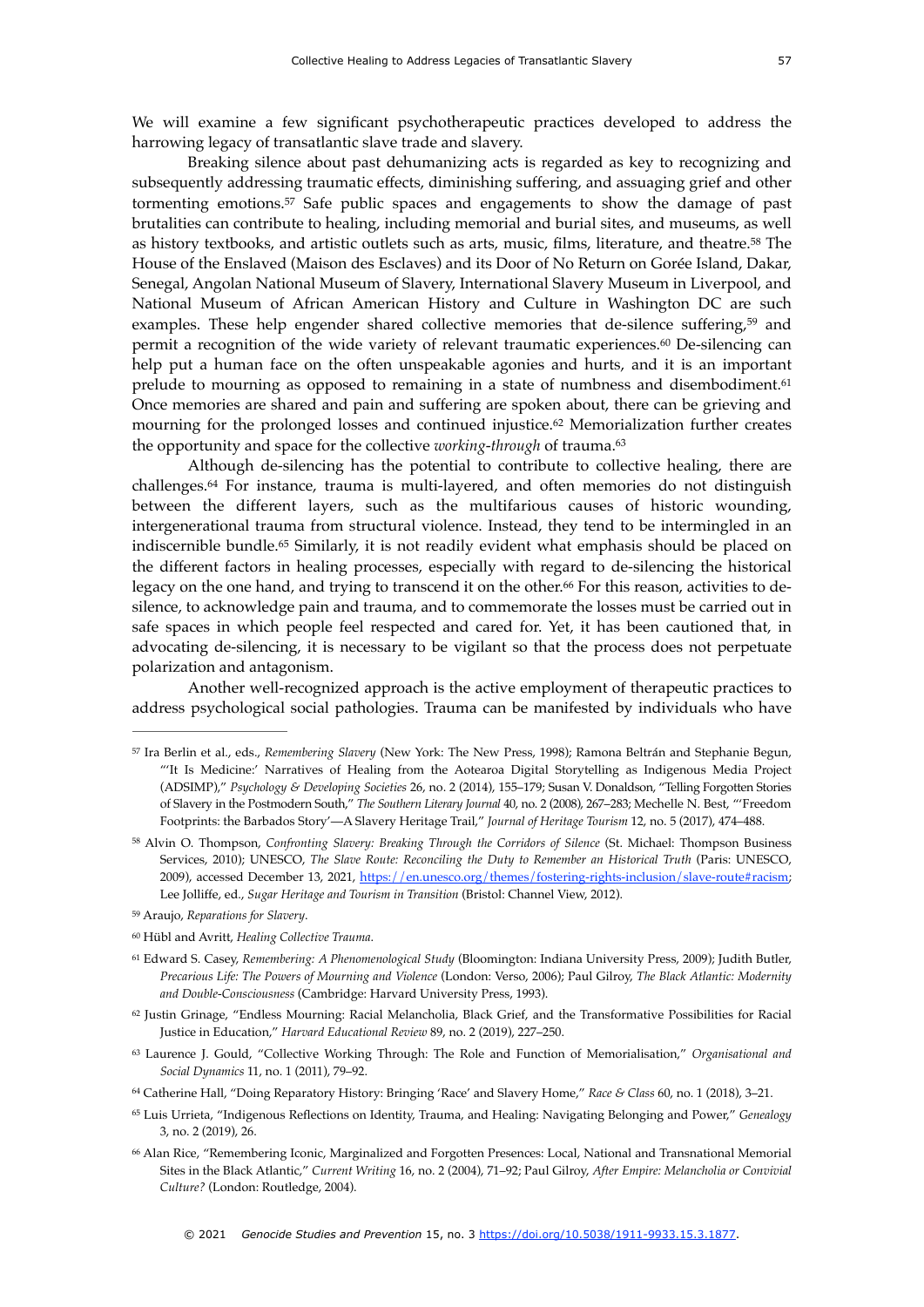<span id="page-10-9"></span>not directly experienced the violence themselves. This includes the so-called "European psychosis," identified in research carried out in the Caribbean, a delusion that plagued the collective psyche of those who profited from enslavement and colonization, as well as the enslaved and colonized[.](#page-10-0)<sup>[67](#page-10-0)</sup> This delusion was that people of whiter skins are superior, and those with darker skin were considered to be inferior and even sub-human. A European ideological fabrication, this delusion has been key in enabling one group of people to commodify, enslave, and brutalize another. Without healing and reconciliation, as a case study in Jamaica illustrates, many worldwide communities of African descent can feel in ways as if enslavement has continued until the present day, $68$  because on a daily basis[,](#page-10-1) they experience psychological and social pathological symptoms.<sup>[69](#page-10-2)</sup>

<span id="page-10-11"></span><span id="page-10-10"></span>There are psychosocial approaches to overcoming this psychosis, especially in grassroot movements and community-based practices. One such approach is to focus on making sense of the trauma by recognizing one's own experiences of being traumatized and, at the same time, separating one's sense of oneself from that trauma and the associated experiences. This separation can enable a person to see that the somatic, psychological, and spiritual effects of the trauma are typical consequences of dehumanization. An example is a 12-week program entitled *From the Cotton Fields to the Concrete Jungle* which has successfully worked with groups of African American young men who reside in urban areas in the USA[.](#page-10-3)<sup>[70](#page-10-3)</sup> It helps the young men to recognize how they are living out the traumatic effects in their behaviors, attitudes, and actions. This allows them to dissociate themselves from the experiences of trauma so that they are no longer defined by the trauma, thus stepping outside the psychosis.

<span id="page-10-14"></span><span id="page-10-13"></span><span id="page-10-12"></span>Psychosocial approaches to healing ought to involve people of European descent, to whom the harmful legacies of slavery can equally apply, especially when some of who are struggling to transcend assumptions of superiority and feelings of fear, guilt, and shame.<sup>[71](#page-10-4)</sup> However, most people of European descent do not tend to identify their privilege in contemporary western societies, nor readily perceive the arrogance, indifference, and divisiveness that accompany such privilege as a harmful effect of slavery. This indicates that more work is required to characterize effective "white healing" practices.<sup>[72](#page-10-5)</sup> It also means that, in the context of transatlantic slavery, the healing of people of European descent should be a separate process from that of people of African and indigenous descent. Although white healing remains an emerging field, there are already some examples, such as *Showing Up for Racial Justice* (SURJ) and *White Awake*, that aim to promote awareness amongst people of European descent about the continuing wounds of slavery, and enable them to participate in collective liberation.<sup>[73](#page-10-6)</sup> In contemporary western societies, white healing is not common partly because whiteadvantage is often denied.<sup>[74](#page-10-7)</sup> The dominant paradigm has created the norms, rules, and laws that define white people's benefits usually at the cost of black communities[.](#page-10-8)<sup>[75](#page-10-8)</sup> Engaging

<span id="page-10-17"></span><span id="page-10-16"></span><span id="page-10-15"></span><span id="page-10-0"></span>Frederick Hickling and Roger Gibson, "Philosophy and Epistemology of Caribbean Psychiatry," in *Images of* [67](#page-10-9) *Psychiatry: The Caribbean,* ed. Frederick Hickling and Eliot Sorel (Kingston: University of the West Indies, Mona, 2005), 75–108.

<span id="page-10-1"></span>Samantha Longman-Mills et al., "The Psychological Trauma of Slavery: The Jamaican Case Study," *Social and Economic* [68](#page-10-10) *Studies* 68, no. 3–4 (2019), 79–101.

<span id="page-10-2"></span>Beltrán and Begun, *It Is Medicine.* [69](#page-10-11)

<span id="page-10-3"></span>Jennifer Mullan-Gonzalez, "Slavery and the Intergenerational Transmission of Trauma in Inner City African American [70](#page-10-12) Male Youth: A Model Program—From the Cotton Fields to the Concrete Jungle," (PhD diss., California Institute of Integral Studies, 2012).

<span id="page-10-4"></span>Thomson, *Understanding Collective Healing*. [71](#page-10-13)

<span id="page-10-5"></span><sup>&</sup>lt;sup>[72](#page-10-14)</sup> Judy H. Katz, *White Awareness: Handbook for Anti-Racism Training* (Norman: University of Oklahoma Press, 1978).

<span id="page-10-6"></span>[<sup>73</sup>](#page-10-15) Showing Up for Racial Justice (SURJ), (website), n.d., accessed March 12, 2021, [https://](https://www.showingupforracialjustice.org/) [www.showingupforracialjustice.org/](https://www.showingupforracialjustice.org/); White Awake. Waking Ourselves for the Benefit of All, (website), n.d., accessed date April 15, 2021, <https://whiteawake.org>.

<span id="page-10-7"></span><sup>&</sup>lt;sup>[74](#page-10-16)</sup> Toni Morrison, *Playing in the Dark: Whiteness and the Literary Imagination* (New York: Vintage, 1993).

<span id="page-10-8"></span><sup>&</sup>lt;sup>[75](#page-10-17)</sup> Layla F. Saad, *Me and White Supremacy: How to Recognise Your Privilege, Combat Racism and Change the World (London:* Quercus, 2020).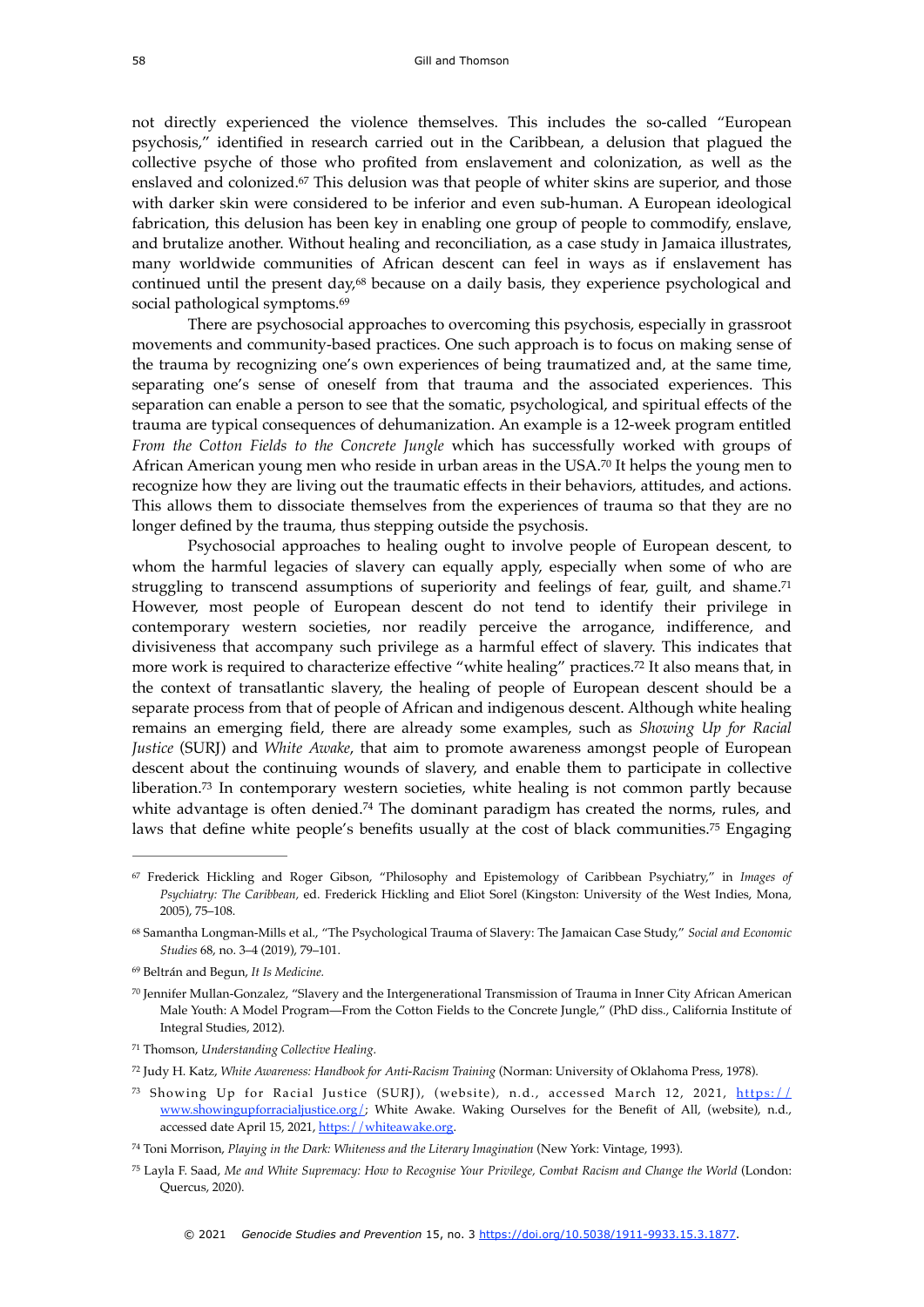prevent their active involvement in collective healing. This could be a liberation for both the

white and black communities. However, most societies, especially those in the Americas, adversely affected by the transatlantic slavery, are increasingly becoming mixed, ethnically, and racially. These multiracial and multi-ethnic societies include people who transcend or evade a simple black-vs. white racial characterization. Nevertheless, in countries such as Brazil, Colombia, and the USA, racial divides continue, with *Afro-descendant* communities suffering from racial inequality and discrimination that impacts all aspects of their economic and social life. The wealthier tend to be those of European descent, and the poorer, of African and indigenous descent. Therefore, the idea that therapeutic practices need to be applied to the European psychosis remains valid, even though its application needs to be culturally sensitive.

Other approaches to addressing legacies of slavery involve celebrating the value of African cultures. Initiatives of this kind include the UNESCO's *International Jazz Day*, *Black Awareness Day* in Brazil, *Afro-Colombian Day, Black History Month* in western societies, and the United Nations *Decade of People of African Descent* (2015-2024). Such celebrations of African cultures provide opportunities to emphasize how African cultures are already deeply embedded in communities worldwide and they can enable people of African descent to reconnect to their dignity, thus contributing to healing.

<span id="page-11-6"></span><span id="page-11-5"></span>Psychosocial approaches to collective healing are riddled with risks and challenges. For instance, some activities may be re-traumatizing for those involved and deepen their experience of vulnerability by re-defining the participants as traumatized.<sup>[76](#page-11-0)</sup> Therapeutic approaches tend to reduce structural dehumanization to the category of a disease, which individualizes it. $77$ Processes that heal wounds will involve: identifying and contextualizing trauma; making sense of trauma and its causes and effects; and restoring awareness of one's wholeness and dignity.[78](#page-11-2) Healing is necessary to end racism and the cycles of racial violence.

#### <span id="page-11-7"></span>*Collective Healing of Relations*

<span id="page-11-8"></span>The effects of dehumanization include hostility, indifference, alienation, and mutual ignorance. Healing encompasses processes in which people develop better relationships that involve, as a minimum, a mutual recognition of each other as persons of equal worth. To address dehumanized relationships requires transcending antagonistic identity categories such as white-vs-black, perpetrator-vs-victim, and us-vs-them. Indeed, people harmed by the legacy of slavery may feel that their sense of themselves is defined by the fact that they are victims, especiallyin the context of institutional racism.<sup>[79](#page-11-3)</sup> In this context, healing requires safe spaces in which participants can experience each other as persons, and become free of the antagonisms embedded in exclusionary ways of self-identifying. Such awareness paves the way towards selfidentifying that is more inclusive and has healing potential. It is important that such processes allow people to develop the capacity to become closer to others and transcend historical perceptions that propagate hostility.

<span id="page-11-9"></span>There are plenty of examples of relational healing, especially in the US. The Kellogg Foundation's Racial Healing Circles and Truth, and their Racial Healing and Transformation initiatives are programs that recognize the structural influences on human relationships, and they problematize racial identity within these contexts[.](#page-11-4)<sup>[80](#page-11-4)</sup> They provide safe spaces for people to explore their own and others' lives in the light of slavery and its legacies. Participants engage

<span id="page-11-0"></span><sup>&</sup>lt;sup>[76](#page-11-5)</sup> Karen Brounéus, "Truth-Telling as Talking Cure? Insecurity and Retraumatization in the Rwandan Gacaca Courts," *Security Dialogue* 39, no. 1 (2008), 55–76.

<span id="page-11-1"></span>Fisher, *Capitalist Realism*. [77](#page-11-6)

<span id="page-11-2"></span>UNESCO, *Healing the Wounds*. [78](#page-11-7)

<span id="page-11-3"></span>DeGruy, *Post Traumatic Slave Syndrome*. [79](#page-11-8)

<span id="page-11-4"></span><sup>&</sup>lt;sup>[80](#page-11-9)</sup> Kellogg Foundation, *Truth, Racial Healing and Transformation Implementation Guidebook* (Battle Creek: Kellogg Foundation, 2016).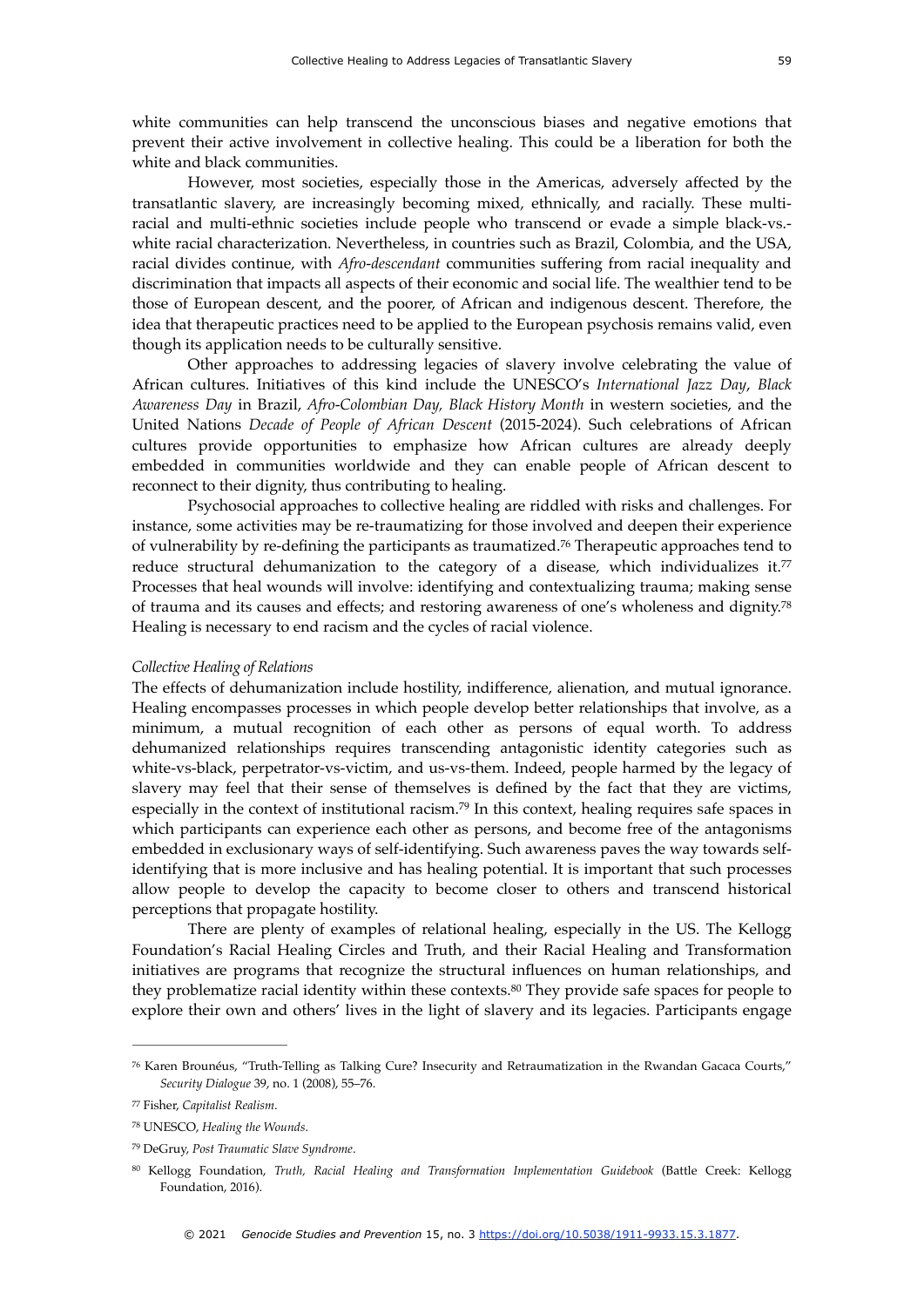<span id="page-12-11"></span><span id="page-12-10"></span>with *what ifs* concerning wounding, reconciliation, and healing. A more widely integrated approach that nurtures more human relationships is the sharing of narratives that cross such intersections[.](#page-12-0)<sup>[81](#page-12-0)</sup> This approach seeks to create "new authentic stories that honor the complexity of the past while forging a more equitable future."<sup>[82](#page-12-1)</sup> Human narratives intersect at multiple levels: from individuals to groups and to cultures. In crossing these levels, story-sharing and highlights what people have in common and undermines dehumanization.<sup>[83](#page-12-2)</sup> This approach is especially relevant in the context of mixed-race groups in Europe and Latin America. Other healing programs tend to move beyond the idea race as the sole or main characterization of a person's identity.

<span id="page-12-13"></span><span id="page-12-12"></span>However, the role of racial identities in relational healing is disputed[.](#page-12-3) $84$  On the one hand, as an identity category, "race" necessarily accentuates divisions, partly because of the many sentiments attached such as humiliation, anger, guilt, arrogance, fear, and mistrust. On the other hand, racial division is a fact of history and healing requires working through and moving beyond such feelings. Indeed, in healing processes, the more racism is treated as an ideology, the more the healing process emphasizes people's reactions to racism, and the more it obscures racism as a structural phenomenon. Instead, it is more helpful to emphasize that racial injustice is reproduced and perpetuated by a system of economic priorities and political policies.

In dealing with dehumanized relationships, the process must address the needs of the wounded, and the responsibilities of those who have benefited from slavery. Some practitioners integrate an element of community-based restorative justice aimed at forgiveness and reconciliation, such as the Healing the Wounds of History programs.<sup>[85](#page-12-4)</sup> This element shifts the focus away from punishment to truth-telling and relational restoration.<sup>86</sup>

<span id="page-12-18"></span><span id="page-12-17"></span><span id="page-12-16"></span><span id="page-12-15"></span><span id="page-12-14"></span>The challenge here is that the concept of forgiveness has been understood varyingly. Often it is conceptualized as a conscious act of releasing feelings of resentment towards a person or a group who has harmed one, regardless of whether they deserve that forgiveness or not.<sup>87</sup>For some, this should be unmediated and absolute.<sup>88</sup> For others, forgiveness is relational in that forgiveness separates the agents of wrongdoing from their actions, and thus it can transcend the actors' personal guilt or remorse, and alter the ethical significance of the past, even purifying it[.](#page-12-8)<sup>[89](#page-12-8)</sup> Thus, the concept of forgiveness invites many other questions. Does forgiveness condone structural violence? Is forgiveness compatible with justice? Processes of forgiveness may make those who have been hurt feel under pressure to forgive, which renders the process itself unjust.<sup>[90](#page-12-9)</sup> Indeed, such processes may seem to tolerate continued social

- <span id="page-12-5"></span>[86](#page-12-15) Timothy H. Gailey, "Healing Circles and Restorative Justice: Learning from Non-Anglo American Traditions," *Anthropology Now* 7, no. 2 (2015), 1–7.
- <span id="page-12-6"></span><sup>[87](#page-12-16)</sup> Scherto Gill, "Understanding Forgiveness: A Conceptual Map," *Working Paper* (Birmingham: Peace Charter of Forgiveness and Reconciliation, 2017).
- <span id="page-12-7"></span><sup>[88](#page-12-17)</sup> Jacques Derrida, *On Cosmopolitanism and Forgiveness* (London: Routledge, 2001).
- <span id="page-12-8"></span>Arendt, *The Human Condition*. [89](#page-12-18)

<span id="page-12-19"></span><span id="page-12-0"></span><sup>&</sup>lt;sup>[81](#page-12-10)</sup> Monisha Pasupathi et al., "Talking About It: Stories as Paths to Healing After Violence," *Psychology of Violence* 6, no. 1 (2016), 49–56.

<span id="page-12-1"></span>[<sup>82</sup>](#page-12-11) Rachel D. Godsil and Brianna Goodale, *Telling Our Own Story: The Role of Narrative in Racial Healing* (Battle Creek: W. K. Kellogg Foundation/American Values Institute, 2013).

<span id="page-12-2"></span>[<sup>83</sup>](#page-12-12) Robyn Fivush et al., "The Making of Autobiographical Memory: Intersections of Culture, Narratives and Identity," *International Journal of Psychology* 46, no. 5 (2011), 321–345.

<span id="page-12-3"></span>Pilar N. Ossorio, "Myth and Mystification: The Science of Race and IQ," in *Race and the Genetic Revolution*, ed. Sheldon [84](#page-12-13) Krimsky and Kathleen Sloan (New York: Columbia University Press, 2015), 173–194.

<span id="page-12-4"></span>[<sup>85</sup>](#page-12-14) Alexandra Asseily, *Breaking the Cycles of Violence in Lebanon and Beyond* (Brighton: Guerrand-Hermès Foundation for Peace Publishing, 2007); Scherto Gill, "Healing the Wounds of History: What Works, How and Why? A Critical Reflection on Four Pilot Workshops," Paper presented at 4th International Conference on Transgenerational Trauma, Amman, October 15, 2015.

<span id="page-12-9"></span>Vladimir Jankélévitch, "Should We Pardon Them?," trans. Ann Hobart, *Critical Inquiry* 22, no. 3 (1996), 552–567. [90](#page-12-19)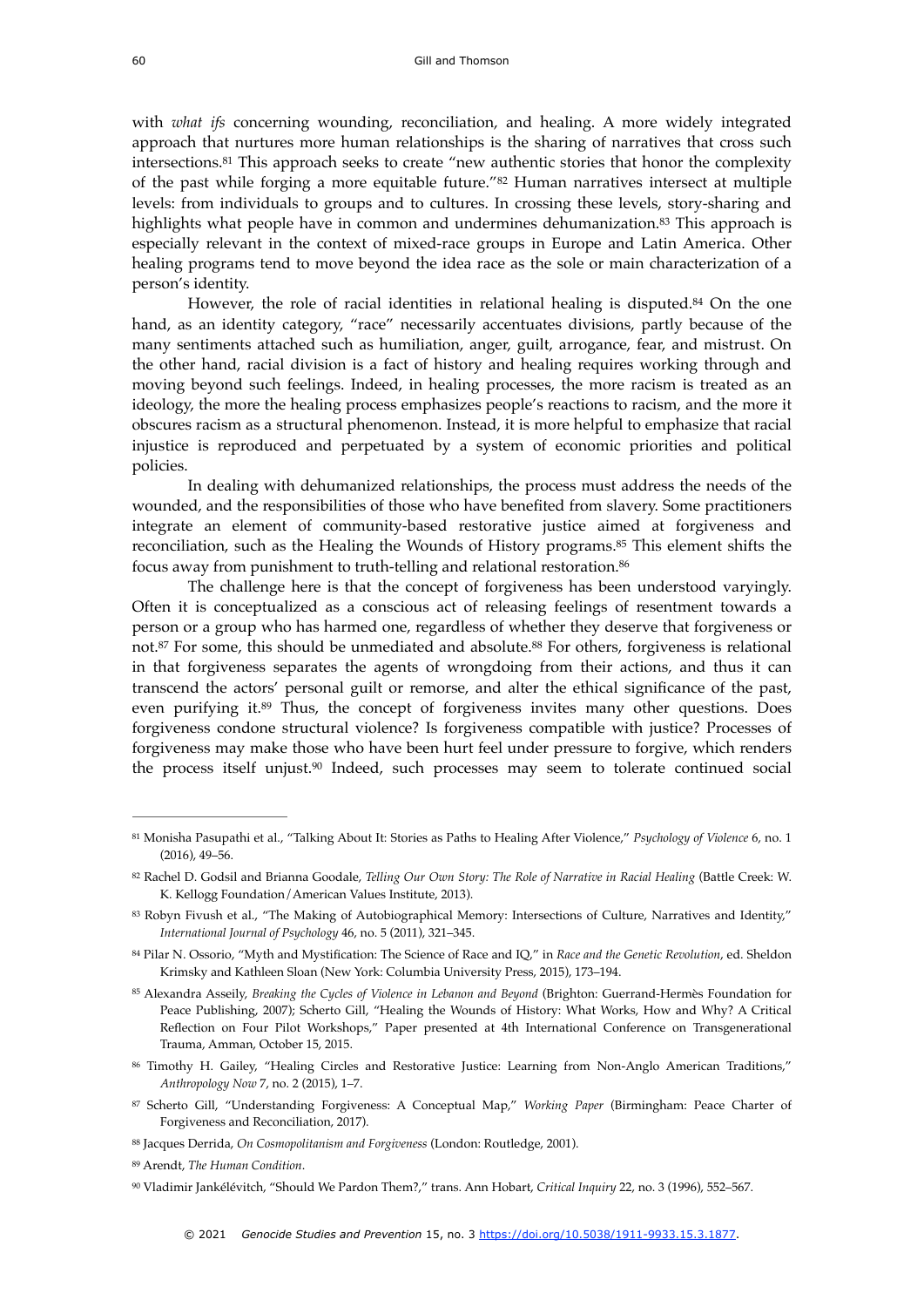injustices and make reconciliation more distant. This indicates that forgiveness cannot be a precondition or an expectation in the process of healing relationships. Nor is it the endpoint.

<span id="page-13-4"></span>Other programs aimed at relational healing tend to stress trust-building, which requires good will to let go of suspicions and misgivings, and to show trust before one is trusted.<sup>[91](#page-13-0)</sup> Trust takes time because it is the fruit of relational processes. When employed as a healing approach, the activities of trust-building typically offer participants opportunities to listen to each other and to be heard; to show humility and vulnerability; to show care and genuine curiosity for others; and to have open and honest conversations about what is blocking good relations.

What relational healing programs cannot easily address is the fact that dehumanizing relations are a part of our lived realities, including in schools, hospitals, courts, workplaces, and on the street. These experiences are a result of the structural features that perpetuate the power dynamics shaping social relationships as such. This suggests that healing directed at relationships requires more than processes of reconciliation between individuals as representatives of social groups; it also requires institutional reform, which is integral to healing, and involves the commitment from communities to social justice.

#### *Collective Healing and Systemic Transformation*

<span id="page-13-5"></span>Slavery contributed importantly to the wealth of the West. The economic prosperity of Western Europe and North America is largely due to systematic dehumanization, including slavery, genocide, and colonization.<sup>[92](#page-13-1)</sup> This has left many countries in Africa, the Caribbean, and South America materially impoverished and politically vulnerable. It has left many communities socially divided and emotionally wounded.

<span id="page-13-6"></span>It is important to recognize that transatlantic slavery has its roots in economic exploitation which has engendered structural racism. Healing will require reflection on the historical origins of racist ideology, such as the commercial-scale enslavement of Africans for economic gain, during the birth of the current economic system.<sup>[93](#page-13-2)</sup> It is an inherent tendency of our economic system to treat all persons merely as commodities. Companies are interested primarily in the labor input of the people who work for them and in customers as a source of revenue. This means that the human richness of community life tends to get degraded to transaction-defined relationships between *individuals* who are otherwise indifferent to each other. The economic system tends to individualize and instrumentalize people, placing them into social spaces of competition and mistrust. In such a socio-economic context, relations between persons from different social groups are likely to be antagonistic, especially when neighborhoods are divided along the lines of race and wealth.

<span id="page-13-7"></span>Over time, racist ideology became normalized when racial divides became integral to the social structure and to people's psyches.<sup>[94](#page-13-3)</sup> Such typification has been ingrained in groups' collective identities, resulting in these degenerative relationships that tend to define culture as seemingly resistant to transformation.

From a structural perspective, collective healing processes must highlight the historical role of profits-over-persons mentality and nurture an awareness of the equal intrinsic value of all humans. It is important to recognize that we are part of a system that tends to breed racism and that this is not merely a matter of personal choice. From this point, community groups might be moved to political action such as proposing reforms to local councils, as well as to national representatives.

Overcoming structural dehumanization requires that global leaders publicly disavow narratives that support the discrimination of people of African descent. Equally, it is necessary to change policies and practices that are unjust. Furthermore, we need to reimagine governance

<span id="page-13-0"></span><sup>&</sup>lt;sup>[91](#page-13-4)</sup> Corcoran, *Trustbuilding*.

<span id="page-13-1"></span><sup>&</sup>lt;sup>[92](#page-13-5)</sup> Carol Anderson, *White Rage: The Unspoken Truth of Our Racial Divide* (New York: Bloomsbury, 2016).

<span id="page-13-2"></span><sup>&</sup>lt;sup>[93](#page-13-6)</sup> Eric Eustace Williams, *Capitalism and Slavery* (Chapel Hill: University of North Carolina Press, 1994).

<span id="page-13-3"></span>Judith Butler, *Bodies That Matter* (New York: Routledge, 1993); Reginald Horsman, *Race and Manifest Destiny: The* [94](#page-13-7) *Origins of American Racial Anglo-Saxonism* (Cambridge: Harvard University Press, 1981).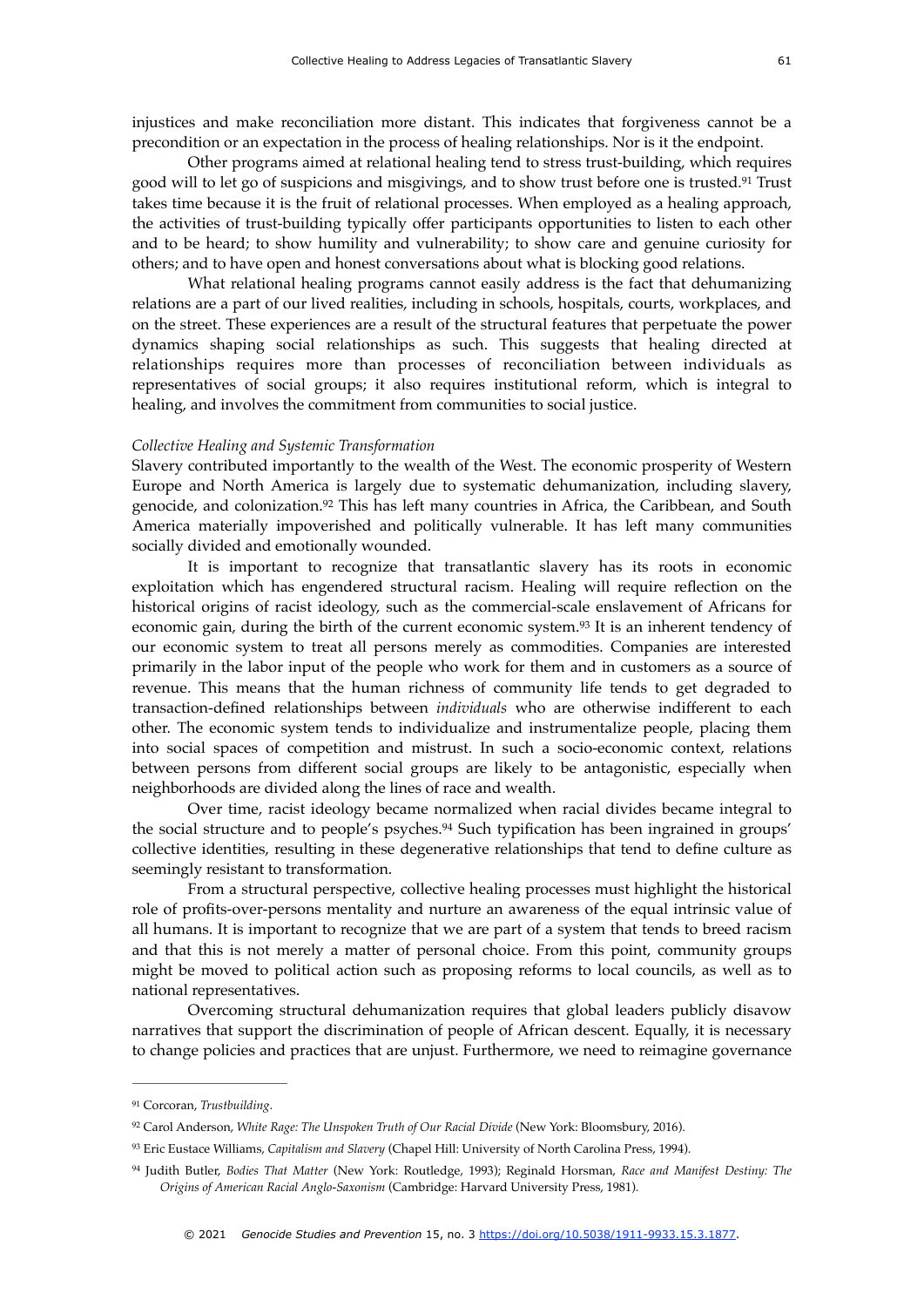processes and institutional practices so that it is no longer possible for human beings to be treated merely as means to economic gain. Abolishing the racist capitalist system requires a fundamental re-examination of the values that our societies are built upon, towards the recognition of the equal intrinsic value of all persons.

#### **Bibliography**

- Akbar, Na'im. *Breaking the Chains of Psychological Slavery*. Tallahassee: Mind Productions & Associates, 1996.
- Allen, Robert C. *The British Industrial Revolution in Global Perspective*. Cambridge: Cambridge University Press, 2009.
- Alvarez, Alvin N., Christopher T. H. Liang, and Helen A. Neville. *The Cost of Racism for People of Color: Contextualizing Experiences of Discrimination*. Washington, DC: American Psychological Association, 2016.
- Anderson, Carol. *White Rage: The Unspoken Truth of Our Racial Divide*. New York: Bloomsbury, 2016.
- Araujo, Ana Lucia. *Reparations for Slavery and the Slave Trade: A Transnational and Comparative History*. London: Bloomsbury Academic, 2017.
- Arendt, Hannah. *Eichmann in Jerusalem: A Report on the Banality of Evil*. New York: Viking Press, 1963.
- ----------. *The Human Condition. Chicago: The University of Chicago Press, 1958.*
- Asmal, Kader, Louise Asmal, and Ronald Suresh Roberts. *Reconciliation Through Truth: A Reckoning of Apartheids Criminal Governance*. Cape Town: David Philip Publishers, 1994.
- Asseily, Alexandra. *Breaking the Cycles of Violence in Lebanon and Beyond*. Brighton: Guerrand-Hermès Foundation for Peace Publishing, 2007.
- Baptist, Edward E. *The Half Has Never Been Told: Slavery and the Making of American Capitalism*. London: Hachette, 2016.
- Beltrán, Ramona and Stephanie Begun. "'It Is Medicine:' Narratives of Healing from the Aotearoa Digital Storytelling as Indigenous Media Project (ADSIMP)." *Psychology & Developing Societies* 26, no. 2 (2014), 155–179.
- Berlin, Ira, Marc Favreau, and Steven F. Miller, eds. *Remembering Slavery*. New York: The New Press, 1998.
- Best, Mechelle N. "'Freedom Footprints: the Barbados Story'—A Slavery Heritage Trail," *Journal of Heritage Tourism* 12, no. 5 (2017), 474–488.
- Blatz, Craig W., Karina Schumann, and Michael Ross. "Government Apologies for Historical Injustices." *Political Psychology* 30, no. 2 (2009), 219–241.
- Brave Heart, Maria Yellow Horse, and Lemyra DeBruyn. "The American Indian Holocaust: Healing Historical Unresolved Grief." *American Indian and Ala*s*ka Native Mental Health Research* 8, no. 2 (1998), 56–76*.*
- Brooks, Roy L. *Atonement and Forgiveness: A New Model for Black Reparations*. Berkeley: University of California Press, 2004.
- Brounéus, Karen. "Truth-Telling as Talking Cure? Insecurity And Retraumatization in the Rwandan Gacaca Courts." *Security Dialogue* 39, no. 1 (2008), 55–76.
- Butler, Judith. *Bodies That Matter.* New York: Routledge, 1993.
- ---. *Precarious Life: The Powers of Mourning and Violence*. London: Verso, 2006.
- Bynum, Mia Smith, Elvin Thomaseo Burton, and Candace Best. "Racism Experiences and Psychological Functioning in African American College Freshmen: Is Racial Socialization a Moderator?" *Cultural Diversity and Ethnic Minority Psychology* 13*,* no. 1 (2007), 64-71.
- Casey, Edward S. *Remembering: A Phenomenological Study*. Bloomington: Indiana University Press, 2009.
- Cloud, Sanford, Jr. "The Next Bold Step Toward Racial Healing and Reconciliation: Dealing with the Legacy of Slavery." *Howard Law Journal* 45, no. 1 (2001), 157–175.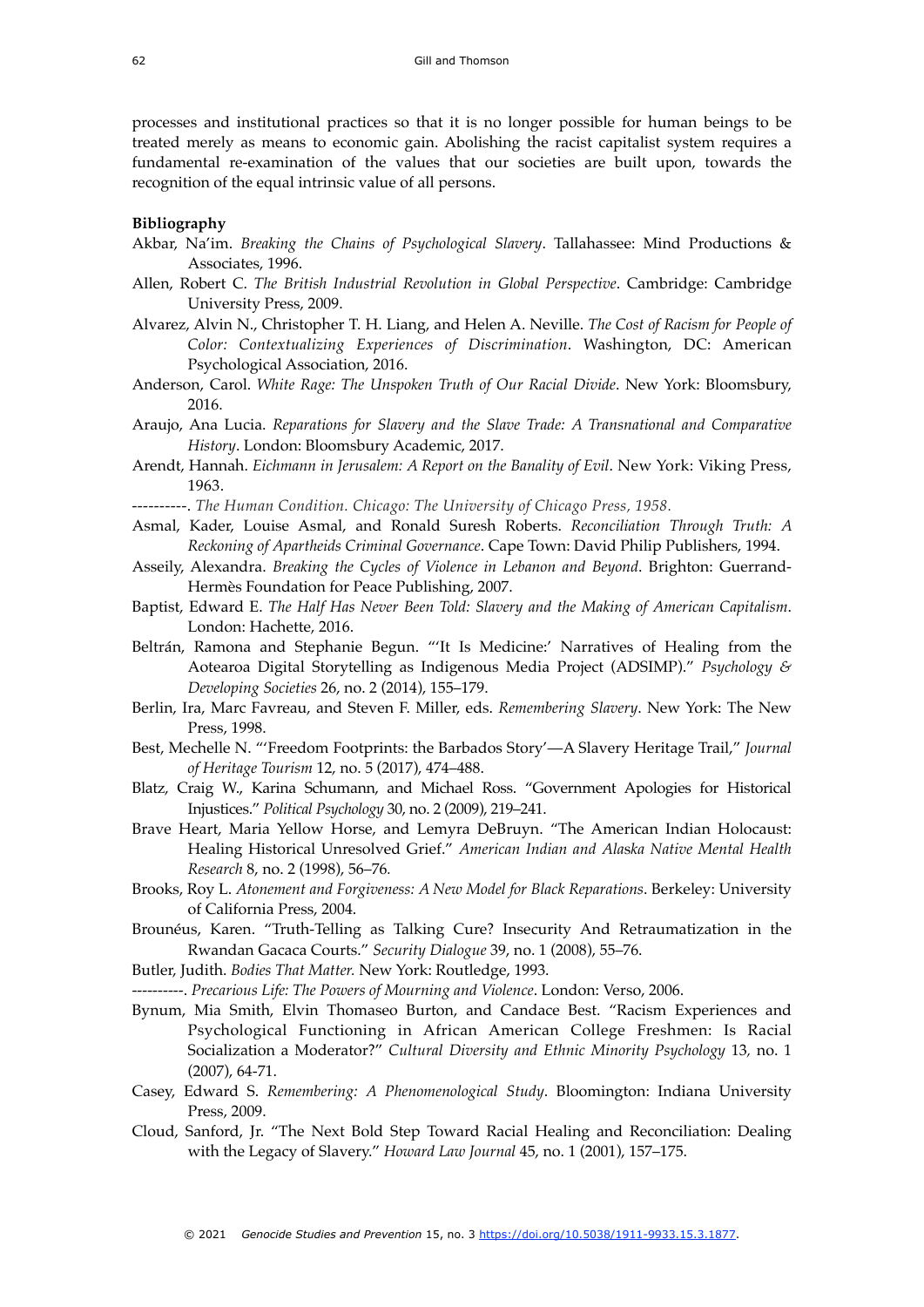- Collins, David et al. "Report of the Working Group on Slavery, Memory, and Reconciliation to [the President of Georgetown University." June 3, 2016. Accessed April 23, 2020. http://](http://slavery.georgetown.edu/wp-content/uploads/2016/08/GU-WGSMR-Report-Web.pdf) [slavery.georgetown.edu/wp-content/uploads/2016/08/GU-WGSMR-Report-Web.pdf](http://slavery.georgetown.edu/wp-content/uploads/2016/08/GU-WGSMR-Report-Web.pdf).
- Corcoran, Rob. *Trustbuilding: An Honest Conversation on Race, Reconciliation, and Responsibility*. Charlottesville: University of Virginia Press, 2010.
- Council of Europe. "Combating Racism and Racial Discrimination Against People of African Descent in Europe." Round-table with human rights defenders organised by the Office of the Council of Europe Commissioner for Human Rights. Report. Strasbourg: Council of Europe, 2021.
- Craemer, Thomas. "Comparative Analysis of Reparations for the Holocaust and for the Transatlantic Slave Trade." *The Review of Black Political Economy* 45, no. 4 (December 2018), 299–324.
- Dalal, Farhad. *Race, Colour and the Process of Racialization: New Perspectives from Group Analysis, Psychoanalysis and Sociology.* New York: Brunner-Routledge, 2002.
- Davis, Angelique. M. "Racial Reconciliation or Retreat? How Legislative Resolutions Apologizing for Slavery Promulgate White Supremacy." *The Black Scholar* 42, no. 1 (2012), 37–48.
- ----------. "Apologies, Reparations, and the Continuing Legacy of the European Slave Trade in the United States." *Journal of Black Studies* 45, no. 4 (2014), 271–286.
- DeGruy, Joy. *Post Traumatic Slave Syndrome: America's Legacy of Enduring Injury and Healing.*  Milwaukie: Uptone Press, 2017.
- Derrida, Jacques. *On Cosmopolitanism and Forgiveness*. London: Routledge, 2001.
- Deutsch, Morton. "Justice and Conflict." In *The Handbook of Conflict Resolution: Theory and Practice*, edited by Peter Coleman, Morton Deutsch and Eric Marcus, 22–55. San Francisco: John Wiley & Sons, 2014.
- Deveau, Jean-Michel. "European Slave Trading in the Eighteenth Century." *Diogenes* 45, no. 179 (1997), 49–74.
- Donaldson, Susan V. "Telling Forgotten Stories of Slavery in the Postmodern South." *The Southern Literary Journal* 40, no. 2 (2008), 267–283.
- Drescher, Seymour. "Capitalism and Slavery After Fifty Years." *Slavery & Abolition* 18, no. 3 (2008), 212–227.
- Fisher, Mark. *Capitalist Realism: Is There No Alternative?*. Winchester: Zero Books, 2009.
- Fivush, Robyn, Tilmann Habermas, Theordore E. A. Waters, and Widaad Zaman. "The Making of Autobiographical Memory: Intersections of Culture, Narratives and Identity." *International Journal of Psychology* 46, no. 5 (2011), 321–345.
- Franklin, Anderson J., Nancy Boyd-Franklin, and Shalonda Kelly. "Racism and Invisibility: Race-Related Stress, Emotional Abuse and Psychological Trauma for People of Color." *Journal of Emotional Abuse*, 6, 2/3, (2006), 9–30
- Fu-Kiau, Kia Bunsels. *African Cosmology of the Bantu-Kongo: Principles of Life and Living*. Brooklyn: Athekua Henrietta Press, 2001.
- Gailey, Timothy H. "Healing Circles and Restorative Justice: Learning from Non-Anglo American Traditions." *Anthropology Now* 7, no. 2 (2015), 1–7.
- Gates, Henry Louis Jr. *Figures in Black: Words, Signs, and the "Racial" Self*. Oxford: Oxford University Press, 1987.
- Gill, Scherto. "Healing the Wounds of History: What Works, How and Why? A Critical Reflection on Four Pilot Workshops." Paper presented at 4th International Conference on Transgenerational Trauma, Amman, October 15, 2015.
- ----------. "Understanding Forgiveness: A Conceptual Map." *Working Paper*, Birmingham: Peace Charter of Forgiveness and Reconciliation, 2017.

Gilroy, Paul. *After Empire: Melancholia or Convivial Culture?*. London: Routledge, 2004.

----------. *The Black Atlantic: Modernity and Double Consciousness*. Cambridge: Harvard University Press, 1993.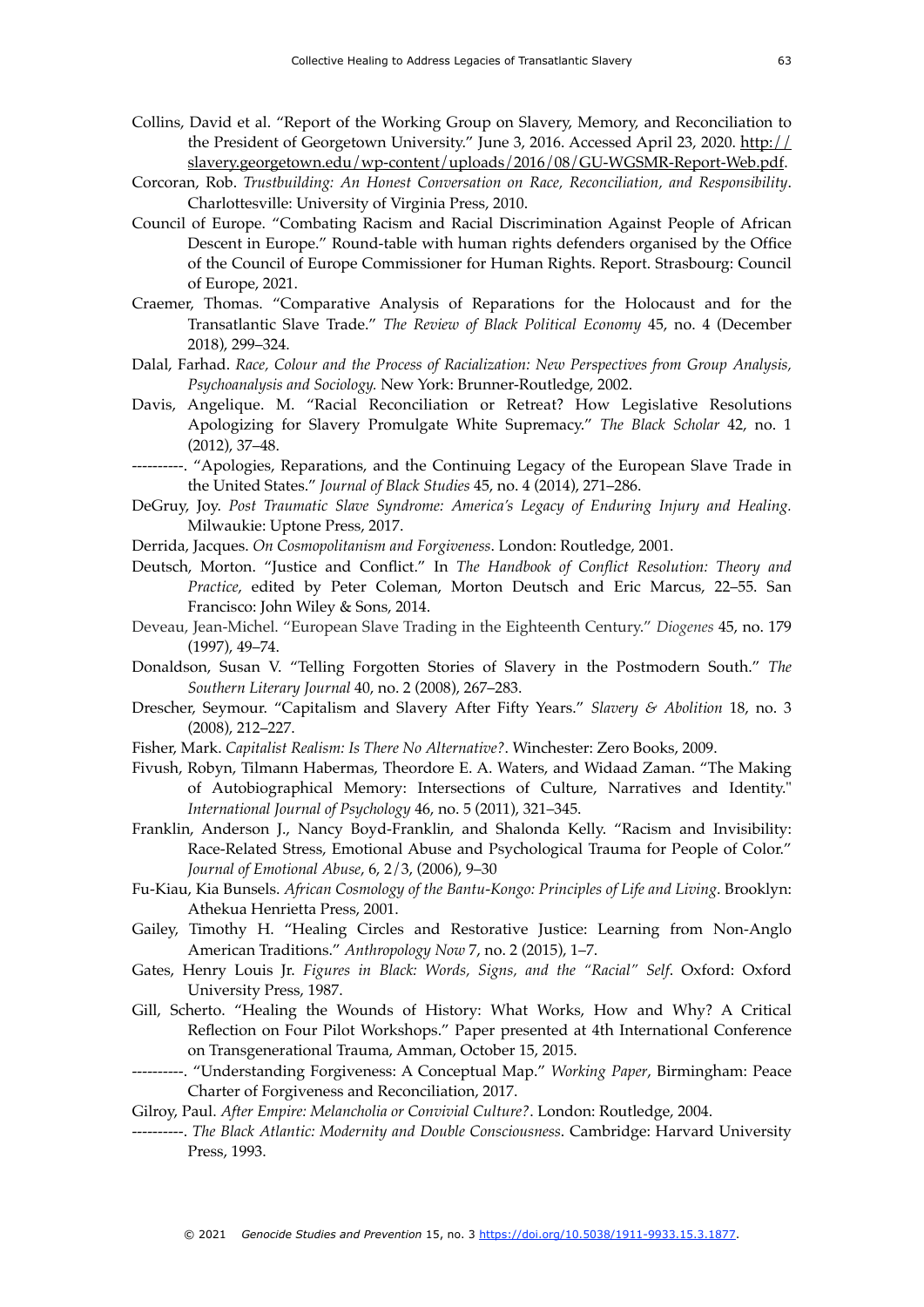- Godsil, Rachel D. and Brianna Goodale. *Telling Our Own Story: The Role of Narrative in Racial Healing*. Battle Creek: W. K. Kellogg Foundation / American Values Institute, 2013.
- Goodman, Rachael D. "The Transgenerational Trauma and Resilience Genogram." *Counselling Psychology Quarterly* 26, no. 3–4 (2013), 386–405.
- Gould, Laurence. "Collective Working Through: The Role and Function of Memorialisation." *Organisational and Social Dynamics* 11, no. 1 (2011), 79–92.
- Grinage, Justin. "Endless Mourning: Racial Melancholia, Black Grief, and the Transformative Possibilities for Racial Justice in Education." *Harvard Educational Review* 89, no. 2 (2019), 227–250.
- Hall, Catherine. "Doing Reparatory History: Bringing 'Race' and Slavery Home." *Race & Class* 60, No. 1, (2018), 3–21.
- Hamber, Brandon and Steve Kibble. *From Truth to Transformation: The Truth and Reconciliation Commission in South Africa*. London: Catholic Institute for International Relations, 1999.
- Hickling, Frederick and Roger Gibson. "Philosophy and Epistemology of Caribbean Psychiatry." In *Images of Psychiatry: The Caribbean*, edited by Frederick Hickling and Eliot Sorel, 75–108. Kingston: University of the West Indies, Mona, 2005.
- Horsman, Reginald. *Race and Manifest Destiny: The Origins of American Racial Anglo-Saxonism.* Cambridge: Harvard University Press, 1981.
- Hübl, Thomas and Julie Jordan Avritt. *Healing Collective Trauma: A Process for Integrating Our Intergenerational and Cultural Wounds*. Boulder: Sounds True, 2020.
- Hunter, Carla D. and Ma'at E. Lewis-Coles. "Coping with Racism: A Spirit-based Psychological Perspective." In *The Psychology of Prejudice and Discrimination: Racism in America, edited by* Jean Lau Chin, 207–222, Westport: Praeger, 2004.
- Jankélévitch, Vladimir. "Should We Pardon Them?." Translated by Ann Hobart. *Critical Inquiry* 22, no. 3 (1996) 552–567.
- Jolliffe, Lee, ed. *Sugar Heritage and Tourism in Transition*. Bristol: Channel View, 2012.
- Katz, Judy H. *White Awareness: A Handbook for Anti-Racism Training*. Norman: University of Oklahoma Press, 1978.
- Kellogg Foundation. *Truth, Racial Healing and Transformation Implementation Guidebook.* Battle Creek: Kellogg Foundation, 2016.
- Kennedy, Randall. *Sellout: The Politics of Racial Betrayal*, 1st ed. New York: Pantheon Books, 2008. Lazare, Aaron. *On Apology*. New York: Oxford University Press, 2004.
- Lind, Jennifer. *Sorry States: Apologies in International Politics.* Ithaca: Cornell University Press,
- 2008.
- Longman-Mills, Samantha, Carole Mitchell and Wendel Abel. "The Psychological Trauma of Slavery: The Jamaican Case Study." *Social and Economic Studies* 68, no. 3–4 (2019), 79–101
- Lovejoy, Paul E. *Transformations in Slavery: A History of Slavery in Africa*, 3rd ed. Cambridge: Cambridge University Press, 2012.
- Medish, Mark and Daniel Lucich. "Congress Must Officially Apologize for Slavery Before America Can Think About Reparations." *Think,* August 30, 2019. Accessed March 26, [2021. https://www.nbcnews.com/think/opinion/congress-must-officially-apologize](https://www.nbcnews.com/think/opinion/congress-must-officially-apologize-slavery-america-can-think-about-reparations-ncna1047561)[slavery-america-can-think-about-reparations-ncna1047561](https://www.nbcnews.com/think/opinion/congress-must-officially-apologize-slavery-america-can-think-about-reparations-ncna1047561).
- Mohatt, Nathaniel Vincent, Azur B. Thompson, Nghi D. Thai, and Jacob Kraemer Tebes. "Review: Historical Trauma as Public Narrative: A Conceptual Review of How History Impacts Present-Day Health." *Social Science & Medicine* 106, (2014), 128–136.
- Morrison, Toni. *Playing in the Dark: Whiteness and the Literary Imagination.* New York: Vintage, 1993.
- Mullan-Gonzalez, Jennifer. "Slavery and the Intergenerational Transmission of Trauma in Inner City African American Male Youth: A Model Program—From the Cotton Fields to the Concrete Jungle." PhD diss., California Institute of Integral Studies, 2012.
- Nobles, Wade W. "Shattered Consciousness, Fractured Identity: Black Psychology and the Restoration of the African Psyche." *Journal of Black Psychology* 39, no. 3 (2013), 232–242.